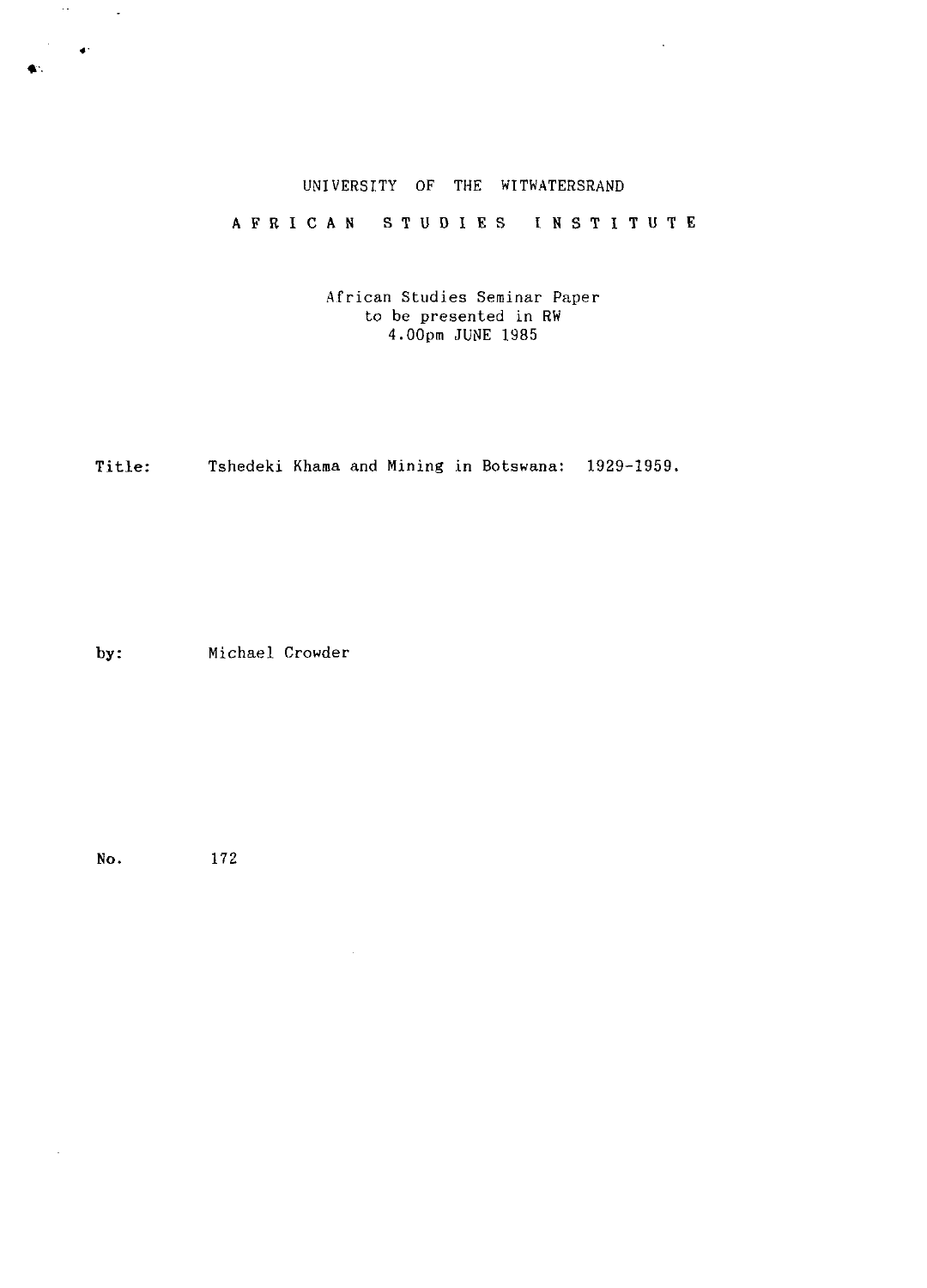# TSHEKEDI KHAMA AND MINING IN BOTSWANA : 1929-1959

In 1966 when the Bechuanaland Protectorate became independent as the Republic of Botswana it was counted among the twenty poorest countries of the world. Its Gross Domestic Product at current prices was a mere £30 million. Its per capita income was under £60. Half its public expenditure was financed by Britain, its former colonial ruler. There were no all season roads and there seemed little future for a country that consisted largely of the Kalahari Desert.

Botswana's remarkable economic progress over the past two decades has been described as a "miracle; one of the few success stories of Black Africa."<sup>1</sup> In the first fifteen years of independence Gross Domestic Product rose at an annual average of 13% in constant prices. Exports that were valued at just over £6 million in 1966 were worth thirty times more fifteen years later. Over 1,400 kilometres of roads were tarred. The number of children at primary school nearly trebled while secondary school enrolment increased seven-fold. $^2$ seven-fold. At the heart of this 'miracle' lie Botswana's extensive mineral reserves, in particular its copper-nickel" and diamonds, which are being exploited under agreements that in terms of the benefits they bring to Botswana have been seen as models of their kind. These agreements owe much to the efforts of a remarkable man who died seven years before independence and sixteen years before production began at the Selebi-Phikwe copper mine: Tshekedi Khama, Regent of the Bangwato for his nephew Seretse from 1926-1949, and a major figure in the politics of the Bechuanaland Protectorate until his death in June, 1959.

A few days before Tshekedi died, the Bangwato, whose territory includes Selebi-Phikwe and Orapa, where diamonds were to be discovered in exploitable quantities in 1967, signed an agreement with the Rhodesian Selection Trust Group. This gave the mining group the right to prospect for minerals over 42,000 square miles of Gammangwato. As Sir Ronald Prain, the RST's chief negotiator with the Bangwato, wrote in his autobiography, the agreement was unique in that the Bangwato had initiated the negotiations not the Company, and while hitherto there were few cases where Africans "had materially benefited from the concessions they had been persuaded to give", in this agreement there was clear provision for the Bangwato to participate

 $-1 -$ 

 $\alpha$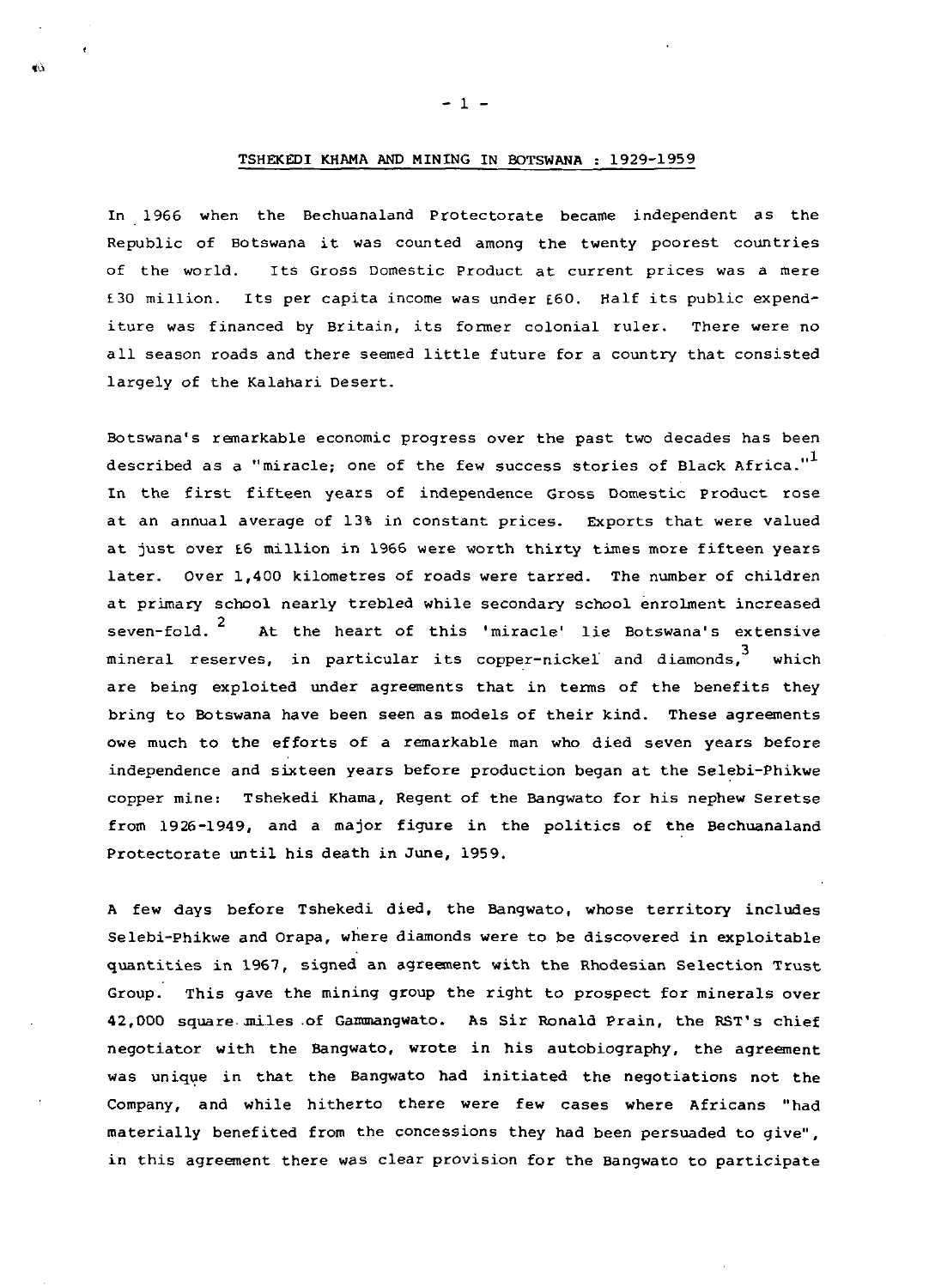in any benefits that might result from exploitation of minerals in their territory.<sup>4</sup> At the time the agreement was being signed on 2nd June, 1959, Tshekedi, who was the chief architect of the agreement, lay mortally sick in the London Clinic. Nevertheless, for him it was the realisation of a long-standing dream that the natural wealth of Gammangwato would be developed for the benefit of its people. And yet, thirty years before, as Regent of the Bangwato, he had led a bitter battle against the exploration and exploitation of the mineral reserves of his territory. His struggle from 1929-1932 with the British South Africa Company and the British Administration who favoured that company's plans for exploration and exploitation of the mineral wealth of the Bangwato was to teach him much about the mining industry and the problems as well as benefits it might bring to his people. The knowledge he gained in this struggle was to serve him well in his negotiations to secure the agreement with RST.

# 1 : THE ORIGINS OF TSHEKEDI'S STRUGGLE

In 1887 Tshekedi's father, Khama III of the Bangwato, had entered into an agreement with the Northern Gold Fields Exploration Syndicate of Cape Town giving them the sole right to prospect for precious stones and minerals in his territory. The Syndicate then submitted the proposed Concession to Sidney Shippard, Administrator and Deputy Commissioner for British Bechuanaland, who wrote to Khama: "I can hardly suppose that you.... intended to give away to one company all the minerals and precious stones that may ever be found in your territory."<sup>5</sup> He suggested that the document be cancelled and that in the interests of both the Company and Khama all such documents in future be sent to him "as I understand the precise meaning of the legal terms used and will take good care to protect your interests and deal fairly by both parties." <sup>6</sup> Khama confirmed to Shippard that he had most clearly and distinctly stated that he would grant no concession or right of any kind to dig anywhere in his country. "I said I would give them the right to go and look for gold, and when they found it then we would talk about digging. I refused absolutely to agree about any money payment...."<sup>7</sup> The Syndicate accordingly submitted a new agreement to Shippard who was not happy with it and so prepared a form of concession which he suggested Khama might use both for this and any future concessions he might make.<sup>8</sup> The words <u>sole and exclusive</u> were carefully omitted from

 $- 2 -$ 

 $\phi$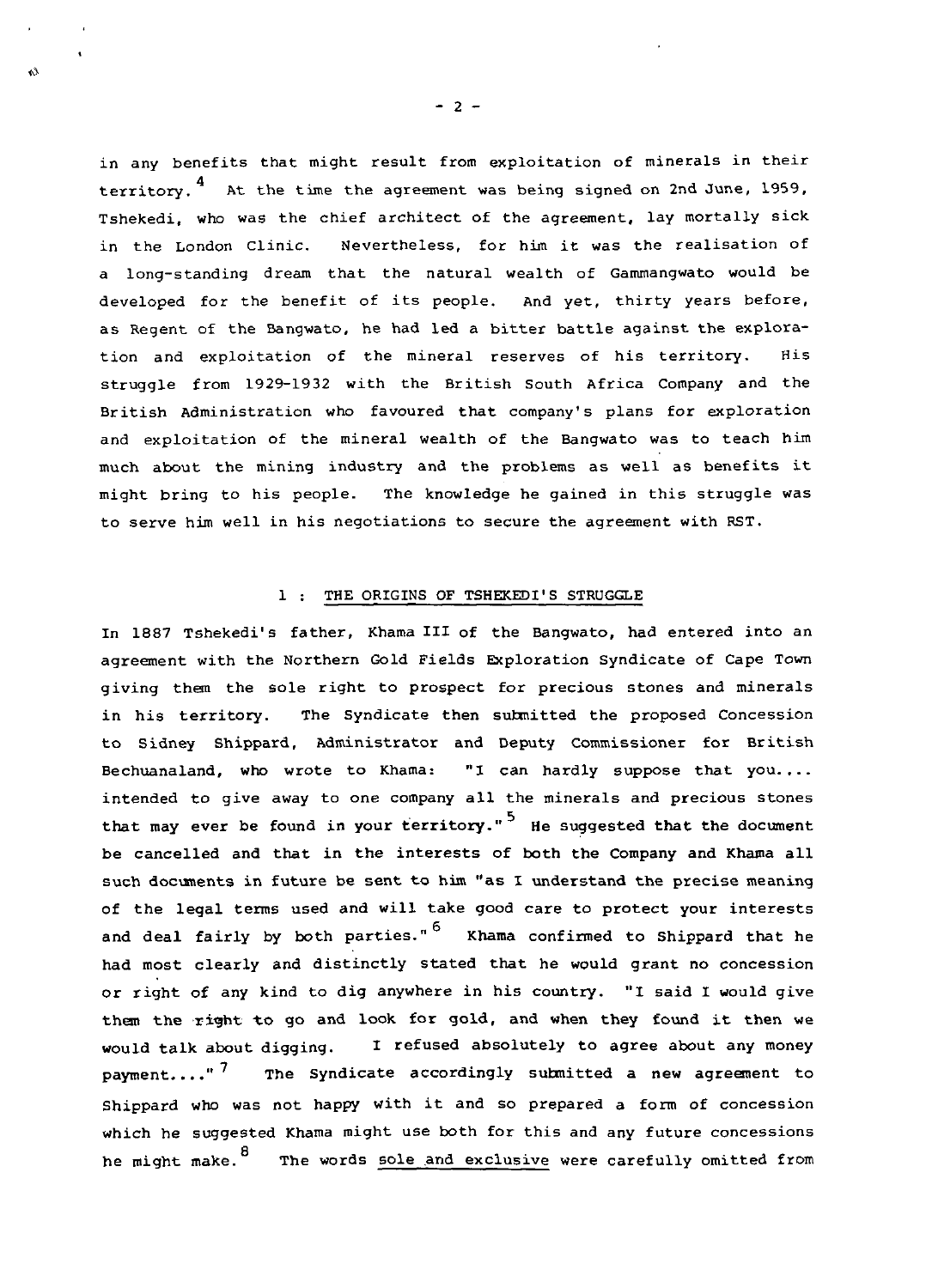$it.^9$ The agreement was signed by Khama on 16th December, 1887, and the Syndicate formed the Bechuanaland Exploration Company. Though there was no time clause in the agreement, Khama made it clear that it was to run for two years only.<sup>10</sup> In March 1890, as a result of fears that the Company were arrogating to themselves rights over the disposal of his land, Khama served notice of termination of the Concession. The British High Commissioner in Cape Town intervened with Khama to allow prospecting by the Company to continue while he looked into the dispute assuring him that he could rely on him "to see his rights are upheld." <sup>11</sup> Khama acquiesced in the continuation of exploration by the Company while the Government investigated the matter but insisted that he had inserted the words in the Concession "with the consent of the Chief" for the "very purpose of reserving the right of saying where prospecting and digging was to be carried on in my country." $^{12}$ 

Meanwhile the British South Africa Company, which had been given its Charter by the British Government in 1889, took over the Concession of the Bechuanaland Exploration Company and set about its re-negotiation. This time the British administration were not so solicitous of Khama's interests and Khama signed a Concession with the British South Africa Company on 25th July 1893, which the Secretary of State for the Colonies approved, the very course Shippard, who was now Resident Commissioner for the Bechuanaland Protectorate, had advised Khama against six years before.

The Concession in practice remained in abeyance but its terms clearly continued to worry Khama for in 1923 when he was on his deathbed he had asked the Resident Commissioner of the Bechuanaland Protectorate, Sir J.C. Macgregor, to look into the matter of the Concession with a view to its 13 cancellation. Macgregor in the event reported to Khama<sup>1</sup>s elder son and successor, Sekgoma II, who was also anxious to terminate the Concession. He informed him that Mr. Justice Feetham, the Legal Adviser to the British High Commissioner for South Africa, who had overall responsibility for the administration of the Bechuanaland Protectorate as well as Basutoland and Swaziland, was of the opinion that it could be terminated by giving notice. However he advised that thereafter the Company should be given an option in the form of an undertaking that Sekgoma would not grant any concession to anyone else and that if he did think of granting one he would

 $-3 -$ 

 $\overline{\mathbf{v}}$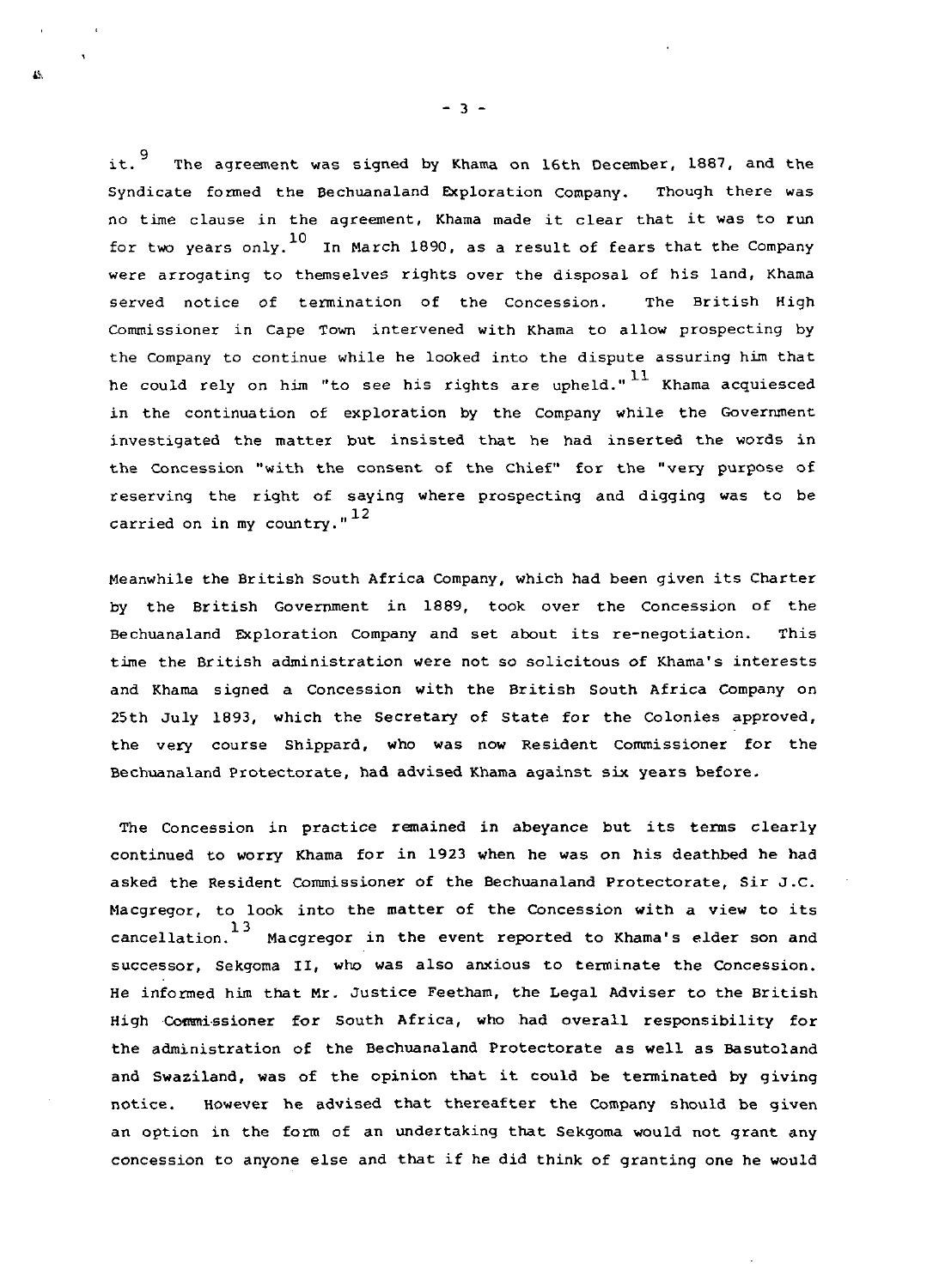offer it to the Company first. Sekgoma suggested to Macgregor that six months notice to the Company would be fair and was informed that the matter 14 was being referred to the Secretary of State.

No definite action was taken before Sekgoma, who was Tshekedi's halfbrother, died in November 1925. Sekgoma's son and heir, Seretse, was only four years old at the time, so Tshekedi, as the uncle closest in line of succession, was called on to act as his Regent. Tshekedi was himself only twenty at the time. He had been brought up in a strict Christian household which abhorred drink. He had been sent to school at Lovedale but was expelled along with other Batswana boys after a riot over poor conditions. He was then privately educated before going to Fort Hare to study for his matriculation. Tshekedi had not been prepared for the task that now fell to him. Sekgoma had seemed to be a strong and healthy man when he came to the throne. Their father had ruled until he was over ninety. Sekgoma was only in his late fifties and there was no reason to suppose that he would not live long enough for his own son Seretse to reach his majority. Despite his youth and lack of experience, Tshekedi took firm control of the reins of power in Gammangwato, and quickly- demonstrated to the Bangwato as well as to the British administration that he was his own master. For the first ten years of his reign he was locked in constant battle with the British over issues as small as responsibility for the construction of a borehole in Serowe or as large as Proclamations designed to codify and as Tshekedi saw it reduce the administrative and judicial powers of the chiefs. In his opposition to these proclamations he with his friend Bathoen II, Chief of the Bangwaketse, even took the British High Commissioner to court in 1936. If his relations with the British were turbulent, those with members of his family, both close and distant, were even more so. An attempt by two nephews-in-law to assassinate him in kgotla only two months after he was installed was followed by a series of attempts by members of the extensive royal family to undermine his position. -On top of this he had to deal with challenges to his authority by minority groups such as the Bakhurutshe and the Bakanswazwi.<sup>15</sup>

The issue on which Tshekedi really cut his teeth in learning how to deal with the British administration was that of mining. At only twenty-three, still slight of build with rather a wistful look about him, educated only

- 4 -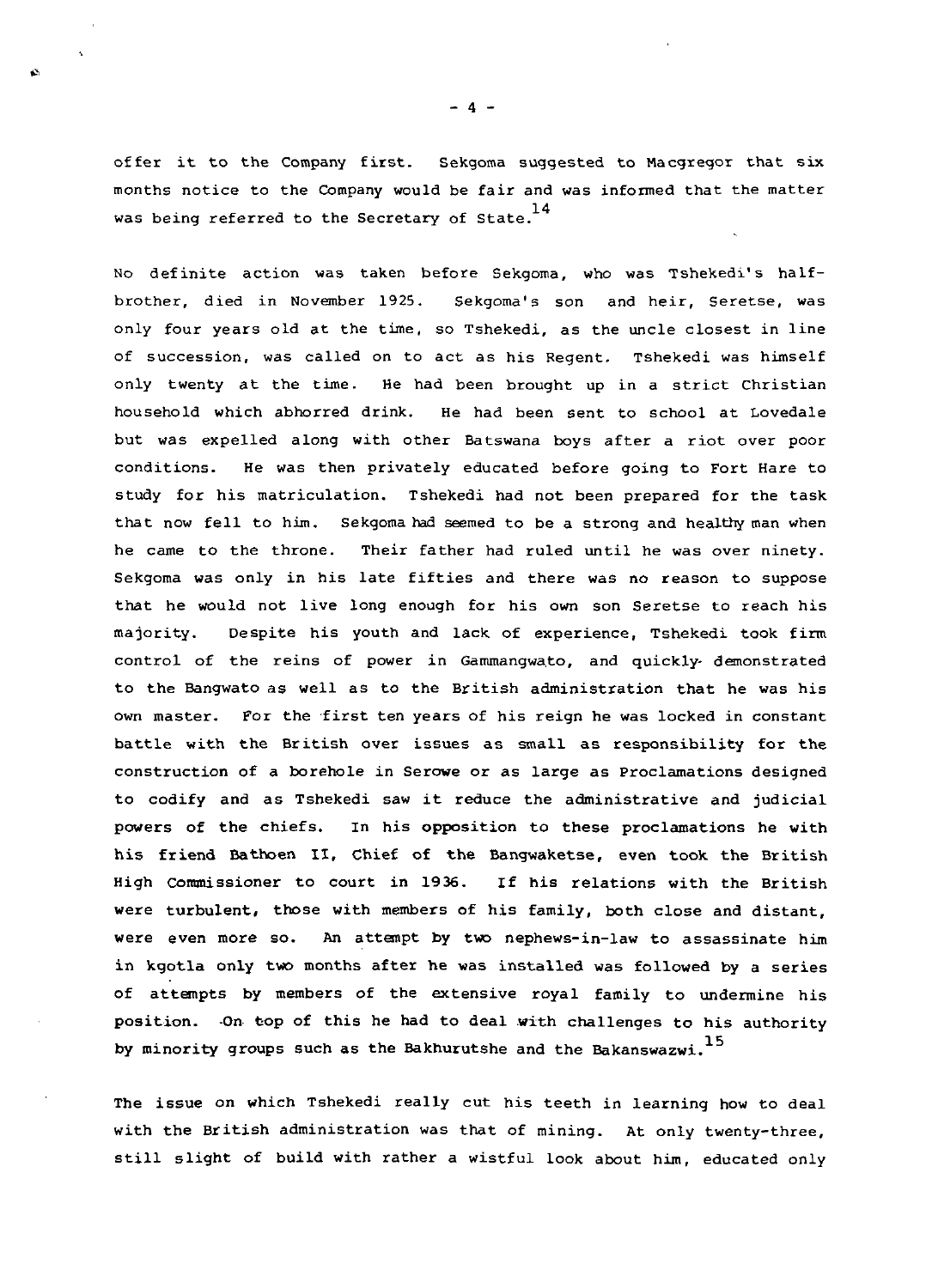to the level of Matriculation, this extraordinary young man took on the British Resident Commissioner for the Bechuanaland protectorate, the British High Commissioner to South Africa and the Secretary of State for the Dominions himself in his determination to protect his people from a mining concession that he was convinced would bring them only trouble.

### II THE REVIVAL OF INTEREST IN MINING IN THE BANGWATO RESERVE

The issue of the concession was revived without any prior warning to Tshekedi in January 1929 when, almost as an afterthought, at an interview in Cape Town on another matter, Captain the Hon. Bede Clifford, the Imperial Secretary of the British High Commission, handed him a revised agreement with the British South Africa Company to sign. Tshekedi refused to do so without having time to consider it. The new agreement would limit the Concession to 20 years and give the Bangwato £50 instead of £25 a month. Furthermore they would have a 5% share in any profits resulting from mining. On Tshekedi's return to Serowe he handed the revised agreement to Revd. Haydon Lewis, the resident missionary of the London Missionary Society, and asked his advice. Lewis immediately sent a message to the Revd. Ferguson in Cape Town requesting copies of all Proclamations relating to mining in the Bechuanaland Protectorate, even though these were available  $\frac{1}{2}$  locally in the Resident Magistrate<sup>2</sup> Office. In the Government's view he followed this course because he wanted to discuss them with the Chief without the Administration's knowledge.<sup>17</sup> Soon afterwards, Tshekedi left for Cape Town where he was put in touch with Douglas Buchanan, who was to become his advocate for the next twenty-five years. So irritated were the Administration by the interference of Lewis with their plans to get mining started in the Bangwato Reserve that they pressured the LMS, with  $\frac{1}{2}$  success to transfer him to Kanve  $^{18}$  $\gamma$ . Success/to transfer him to  $\kappa$  ji. This did not deter Tshekedi who, with the backing of the Bangwato, made it clear that he opposed any form of mining in his Reserve because of its potentially disastrous social consequences. For their part the British authorities believed that mining would provide the poverty-stricken Bechuanaland Protectorate with revenue and contribute to its development by reducing migration and establishing a local market for cattle. To this end they were drafting Mining Proclamations to cover those reserves which did not already have a concession agreement such as the Bangwato had with the BSA Co. "The weight

 $-5 -$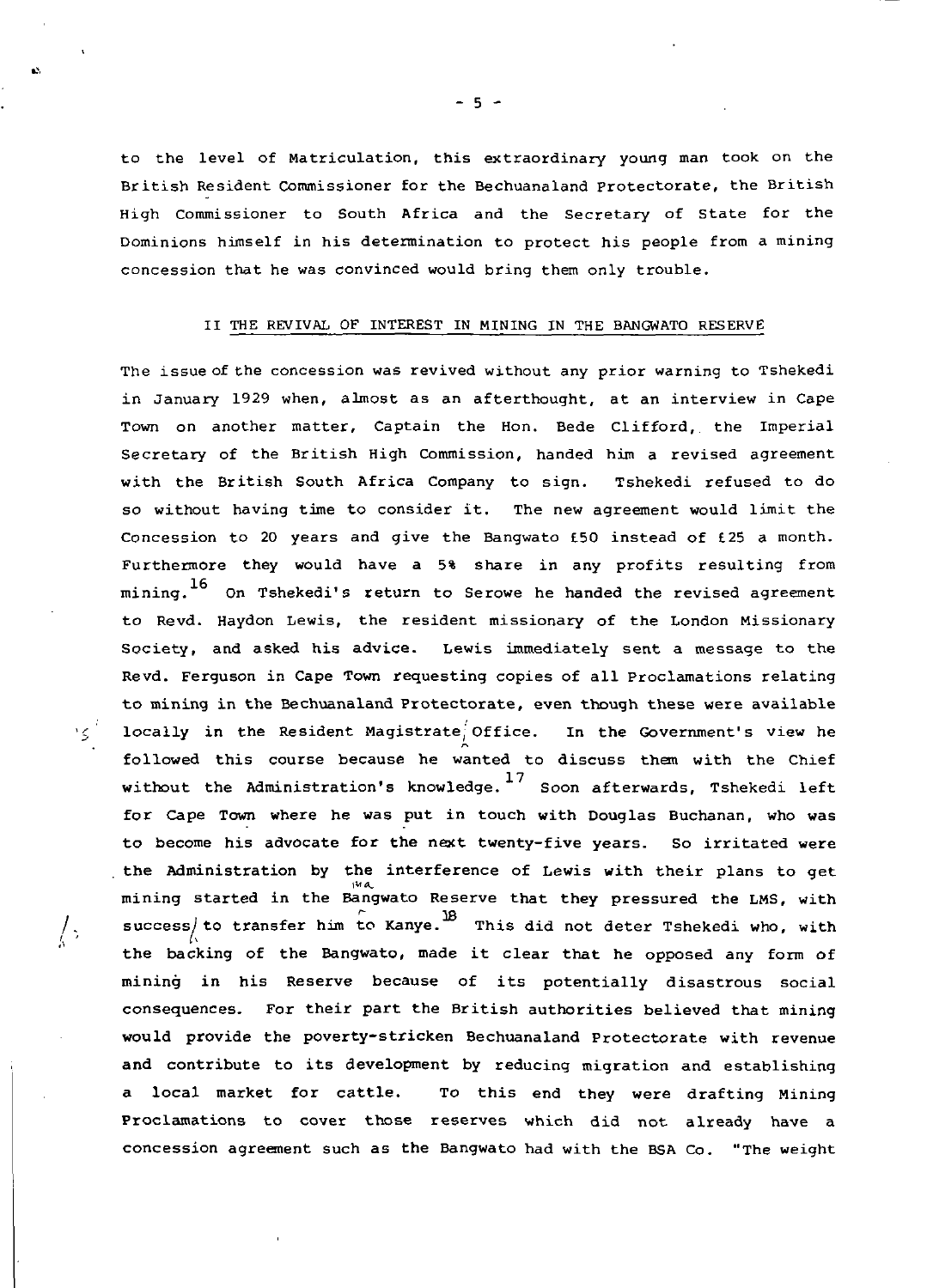of public opinion in South Africa", Lord Athlone, the High Commissioner, wrote to Amery, the Secretary of State for the Dominions, "would be directed against any policy designed to prevent the exploitation of the mineral resources of the Protectorate." Indeed, it would lead to "an increasing demand that the Territory should be handed over to some other government able and willing to develop it." $^{19}$ 

On 20th April Tshekedi informed the Imperial Secretary through Bjchanan, now his lawyer, that as Regent and trustee for Seretse during his minority it was not in the interest of the Tribe\* to sign another agreement and that he desired to give tweleve months notice of cancellation to the Concession in terms of legal opinion given him. He also gave notice that he would oppose the application of the new Mining Proclamation since in his view the Proclamation transferred powers to the Administration that were properly the Chiefs', especially those over land and water resources.<sup>20</sup> In a joint memorandum four days later, Tshekedi, and 'his Missionary', Rev. A. E. Jennings of the London Missionary Society, together with Buchanan, wrote that the need of his people is not along the lines of mineral development of his country, but along the lines of agricultural and pastoral development of his land and resources including animal 21 husbandry and dairy farming.

Though the British authorities repeatedly protested that their only interest in the matter was to obtain a fair deal for the Tribe from the Company, Tshekedi was convinced they were trying to force mining on him. In May Buchanan tried to seek assurances from the Imperial Secretary that this was not the case, suggesting that if "you think an interview with the High Commissioner might be effective in postponing the introduction of mining into the Territory we would welcome same, but if you regard this as a waste of time, it seems that the only alternative will be for the Chief to proceed to London to interview the Secretary of Sate on this point." $22$  Only the month before, in response to rumours that Tshekedi wanted to go to London to see the Secretary of State, Nettelton, the British Resident

 $- 6 -$ 

The term Tribe was used both by the British Administration and the Tswana Chiefs including Tshekedi. In Setswana, the equivalent is morafe though this is more accurately translated as "nation". In Botswana, the word Tribe does not have the pejorative connotation it has in other African countries.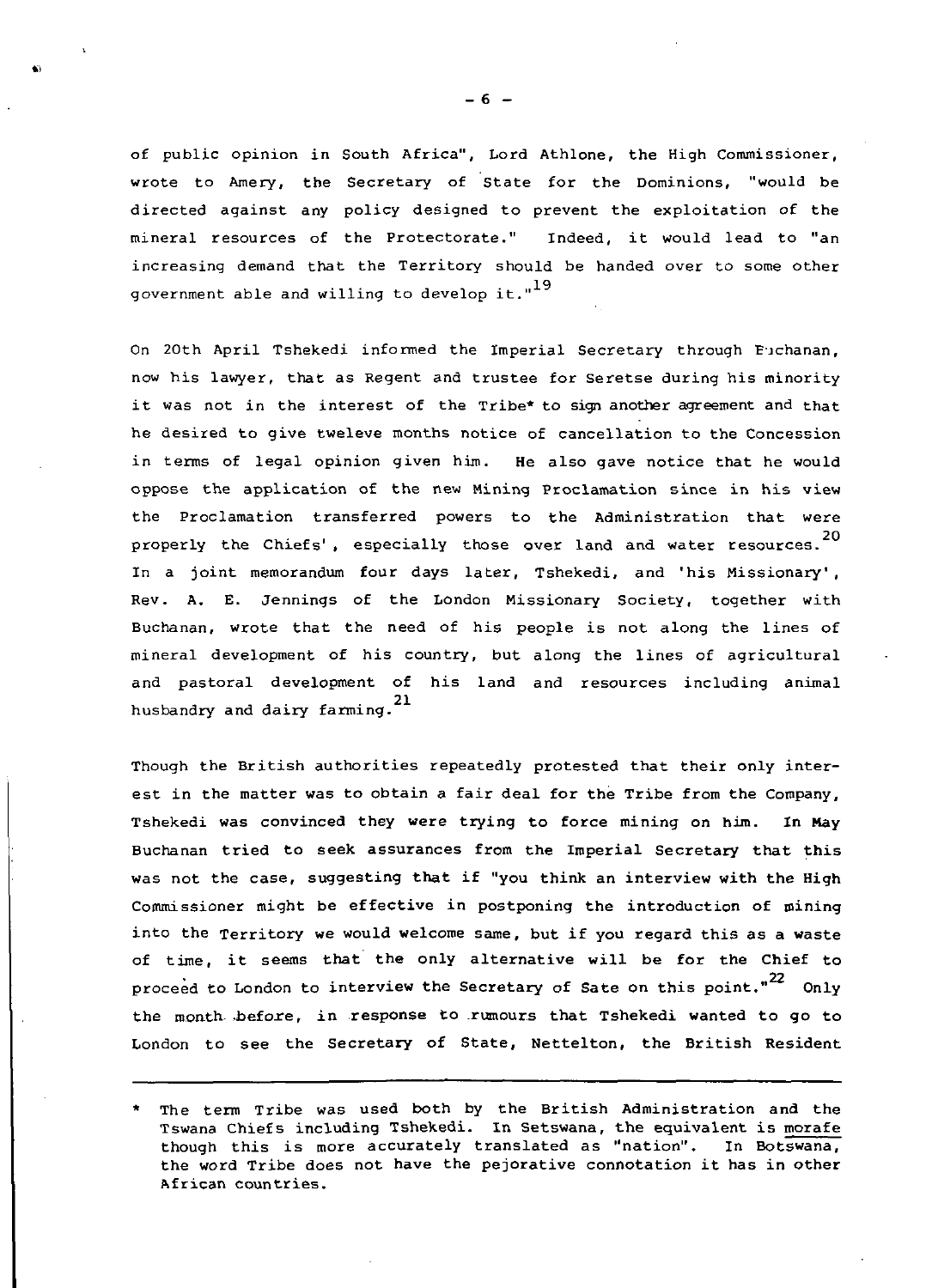Magistrate at Tshekedi's capital at Serowe, had assured Dutton, the Government Secretary in Mafeking, that he never believed Tshekedi's reported intention of going to England. "He was only being encouraged by some hangers-on who thought a free trip overseas would be very desirable as long as the Tribe paid." $^{23}$  Meanwhile Amery  $\,$  had on the advice of <code>Lord</code> Athlone declined to agree to an interview with Tshekedi. Althone, himself, however did see Tshekedi on 7th August. But Tshekedi's fears were not assuaged and on 8th August, therefore, he formally requested an interview with the Secretary of State for Dominions to discuss what he called the new policy of the Imperial Government with regard to mining and other matters such as his fears about the possibility of Britain agreeing to the Incorporation of his country in the Union of South Africa,an eventuality provided for in Section 151 of the South Africa Act of 1909,<sup>24</sup> and one which Tshekedi perceived as being tied up with "the larger subject of the future relationship of my country with the Union of South Africa." <sup>25</sup>

Athlone followed up Tshekedi's request with a long letter the following day agreeing to place it before the Secretary of State although he did not see what purpose would be gained by such an interview,  $26$  an opinion he communicated to the Dominions Office. There the matter rested until January 1930, though Tshekedi continued to make his opposition and that of the Tribe to mining clear. Lord Athlone, who "feels that the welfare amd progress of the Territory and the Natives is so bound up in the mining question that it would be most unfortunate if owing to a caprice of a man like Tshekedi the Company's offer were to be refused", had meanwhile come to the conclusion that Tshekedi was showing "anincreasing tendency to disregard the advice that has been given him" in this and others matters.<sup>27</sup> The Resident Commissioner, Daniel, to whom these remarks were addressed, defended Tshekedi against the charge of caprice over the mining question and other matters: "Every important matter is referred to his Councillors and on- special occasions the whole tribe is called to the Kgotla for the purpose of discussion. As you know he is most careful not to do anything for which he will not be able to account in a satisfactory manner when 28 the time comes to relinquish his regency.".

- 7 -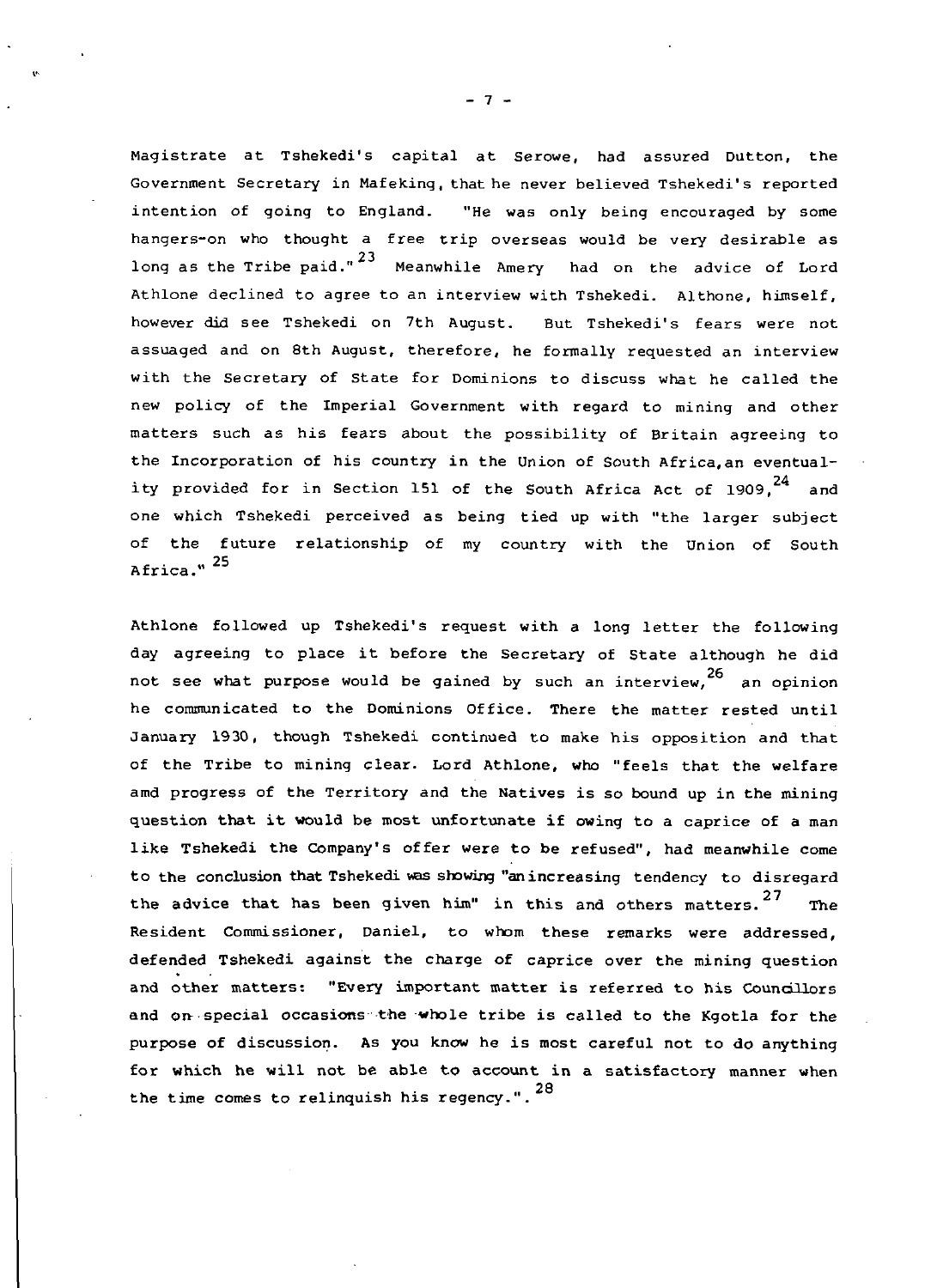Tshekedi continued to press to see the Secretary of State. He considered that the Administration of the day had advised his father badly when he signed the agreement with the British South Africa Company in 1893, especially in the context of the advice Shippard had given over the original agreement in 1887. Since the local Administration were apparently unwilling to rectify matters, his only course was to appeal above their heads to London.

Then on 20th January 1930 he was summoned to the Imperial Secretary's Office in Cape Town. According to Tshekedi, Clifford, the Imperial Secretary, told him that he had kept the High Commissioner waiting for his decision for far too long. Tshekedi had then replied that he had come to Cape Town on private business and not to see the High Commissioner and "I could say that I was not either going to give notice to cancel the concession or sign the new one but I was going to take entirely a different course ........" adding "I would be telling the High Commissioner a lie if I were to say that I believe mining was going to bring any benefit to the Tribe." $^{29}$ Tshekedi then wrote a letter to Athlone virtually accusing the Government of compelling him to allow mining in his reserve and forcing him to accept the new agreement with the Company.<sup>30</sup> 1. "The Government says that it will not order me to open the Bamanwato Country to Mining," but 2. "The Government intend proclaiming Mining Regulations to: " "Compel me to allow Mining in my area under an existing Concession which my father wished to terminate/' or "Force me to make a new agreement with the British South Africa Company agreeing to Min ng forthwith," or "Take away my rights to grant or withhold Mining Concessions and vest same in the administration", and 3. "The Government has decided to do this early in March without giving me the opportunity I have previously requested of laying our views and maintaining my rights before the Secretary of State in person. This letter was handed to Athlone at an interview a few days later. Clifford, who was present, accused him of "intentionally disregarding what the Government said" and his "action was equal to saying the Government was telling a lie." $^{\rm 31}$   $\,$  Clifford then turned to face the High Commissioner and declared that Tshekedi's attitude was one of no confidence in the High Commissioner. "To this remark," Tshekedi reported, "I replied that I had heard the Imperial Secretary saying so on several occasions that it was a serious charge on me - I therefore wish to make it clear

- 8 -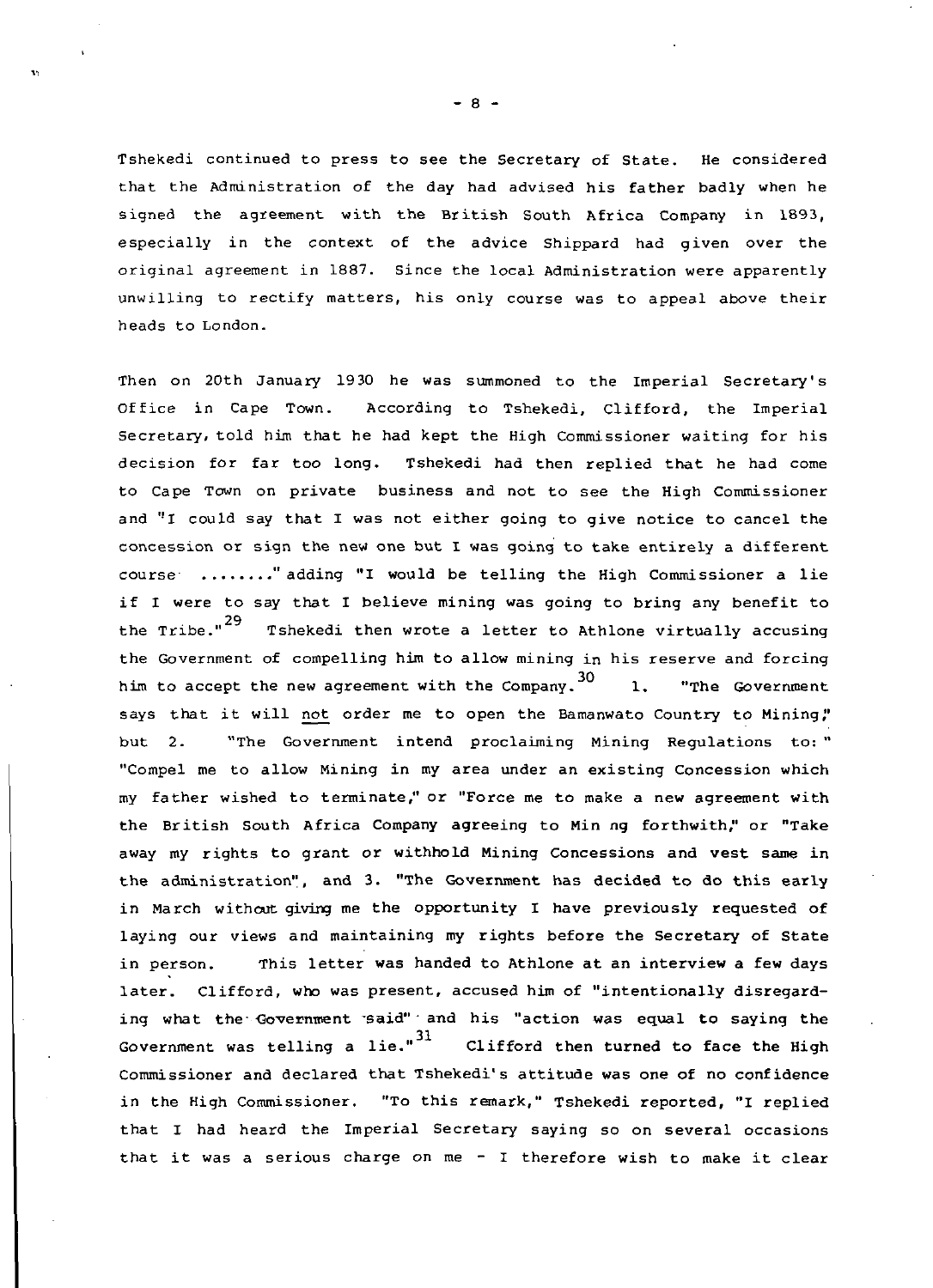to His Excellency that I have every confidence in him but have at times felt that I did not feel so in regard to the Administration", $^{32}$  – a snide jab at Clifford.

Clifford considered the letter as "one without precedent in the relations between the High Commissioner and the Chief." $33$  As a conciliatory gesture Tshekedi withdrew the letter on 29th January as "I cannot allow such a false view of my utmost confidence in Your Excellency and my unswerving loyalty to the Imperial Government to remain on record."<sup>34</sup> Meanwhile Tshekedi was still set on an interview with the Secretary of State. It was not, however, until February that the Dominions Secretary, who had been subjected to intensive lobbying on Tshekedi's behalf by the London Missionary Society and the Anti-Slavery and Aborigines Protection Society, reluctantly agreed to see him.

#### Ill THE INTERVIEWS WITH THE DOMINIONS SECRETARY

In London the young Chief Tshekedi, now but twenty-three years old, had two interviews with the new Dominions Secretary, Lord Passfield, better known as Sidney Webb, Fabian Socialist and husband of Beatrice. In great detail Tshekedi outlined his case against mining in his territory, demonstrating that he had done a great deal of research on the background to the Concession his father had signed with the British South Africa Company. He reiterated his conviction that his father had been badly advised by the British and that mining would bring no good to his people, especially as the areas where he understood it was most likely to take place were those with the best water resources in his otherwise arid country.

"I can see quite clearly," he told Passfield, "that if mining is started in this portion of the country and if any minerals in great quantity are found, towns like Johannesburg will spring up just as Kimberley has sprung in up. If towns like Johannesburg spring up it means that we have lost the country."  $36$ 

With regard to the alleged benefits in employment the mines would bring he spoke

- 9 -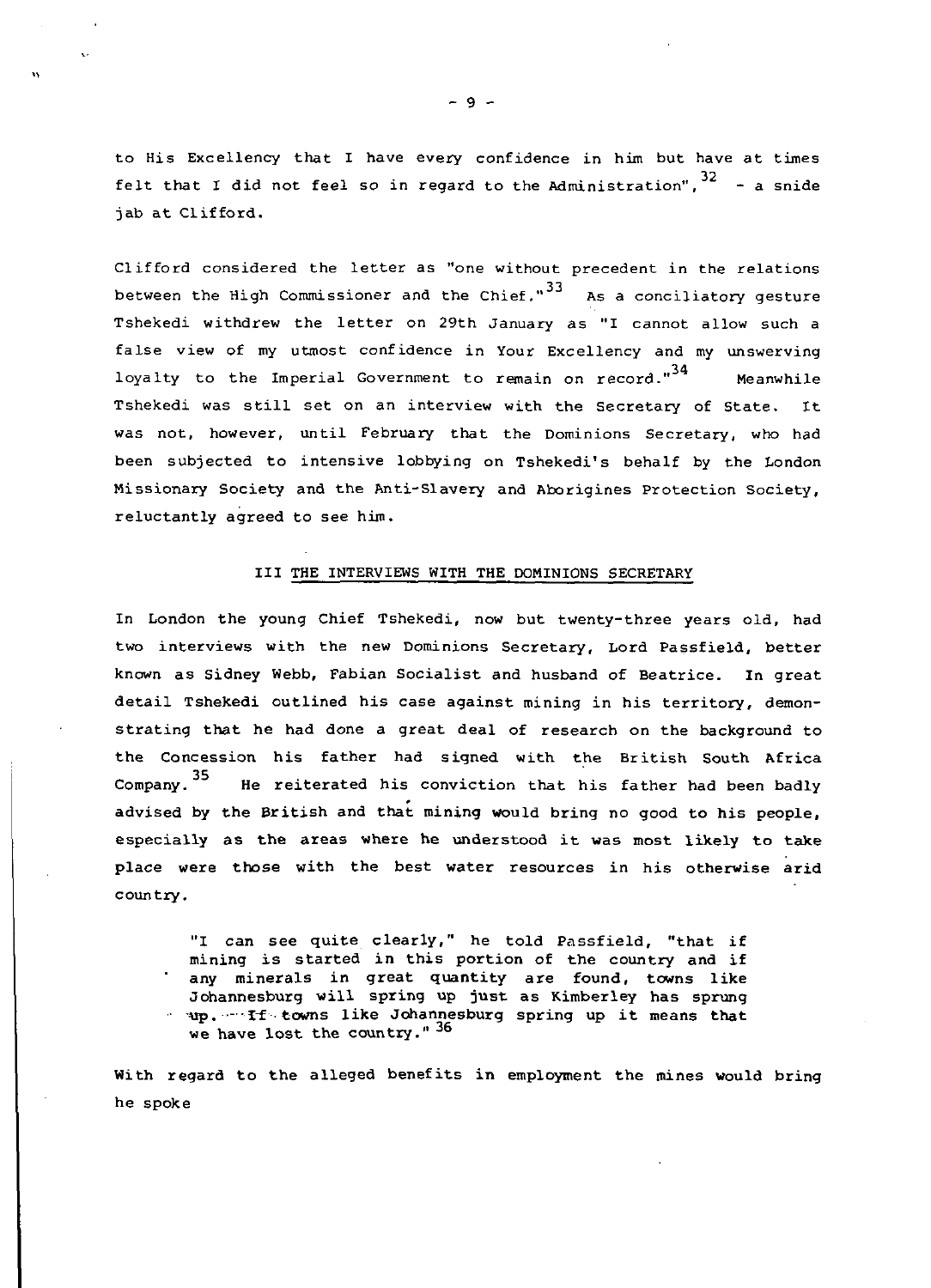"With full knowledge of the fact that there is not one of them who ever returns from the mines with anything. The money that they earn at the mines they spend in food. So far as I can see their wages are inadequate ........ I was invited by the Chamber of Mines to go and see the mines and see there how the natives were treated .. . in fact when I visited the Johannesburg mines, I felt more afraid than ever of having mines in my own country - if mines spring up in my country, I am concerned about the women of my Tribe. I know what happens if Europeans of the mining class enter into a native country. Another thing which springs from mining is intoxicating drink...... If mining begins, it is not that we shall be enriched by it. The large portion of the wealth obtained from the mines will go to other people, the Europeans. What we are asking is that we should be protected in this matter and be given an opportunity of benefiting by the riches of our own country. The time will come when we shall become more like a European country."37

Tshekedi's passionate arguments, which cover  $8\frac{1}{2}$  typed foolscap pages of the transcript, seem to have made little impression on Passfield. At the second interview he clearly expected to pass judgement without having it questioned. He did not accept Tshekedi's arguments that the British had failed to advise his father properly, nor did he agree that the Government had any power to terminate the Concession. Only Tshekedi, as Khama's successor, could do that and then the Company might take him to Law. The government had only been trying to help by negotiating an agreement that was more beneficial to the Bangwato than the original one. And it was certainly not, as Tshekedi had alleged, putting pressure on him to have mining in his country. <sup>38</sup>

When Passfield has finished, 'Tshekedi asked if he might "speak a few words."

"Yes, but it must not take long," was the reply.

More than half an hour later the interview ended with Tshekedi reiterating his belief that if mining began in his territory "we are done for." However, he suggested that if it had to be, perhaps the Bangwato could be compensated with Crown Lands. He was told to discuss this with the High Commissioner back in South Africa. The only satisfaction Tshekedi got from Passfield was assurance that the British Government was not discussing the transfer of the High Commission territories to the Union.

 $\mathcal{O}^{\mathcal{C}}$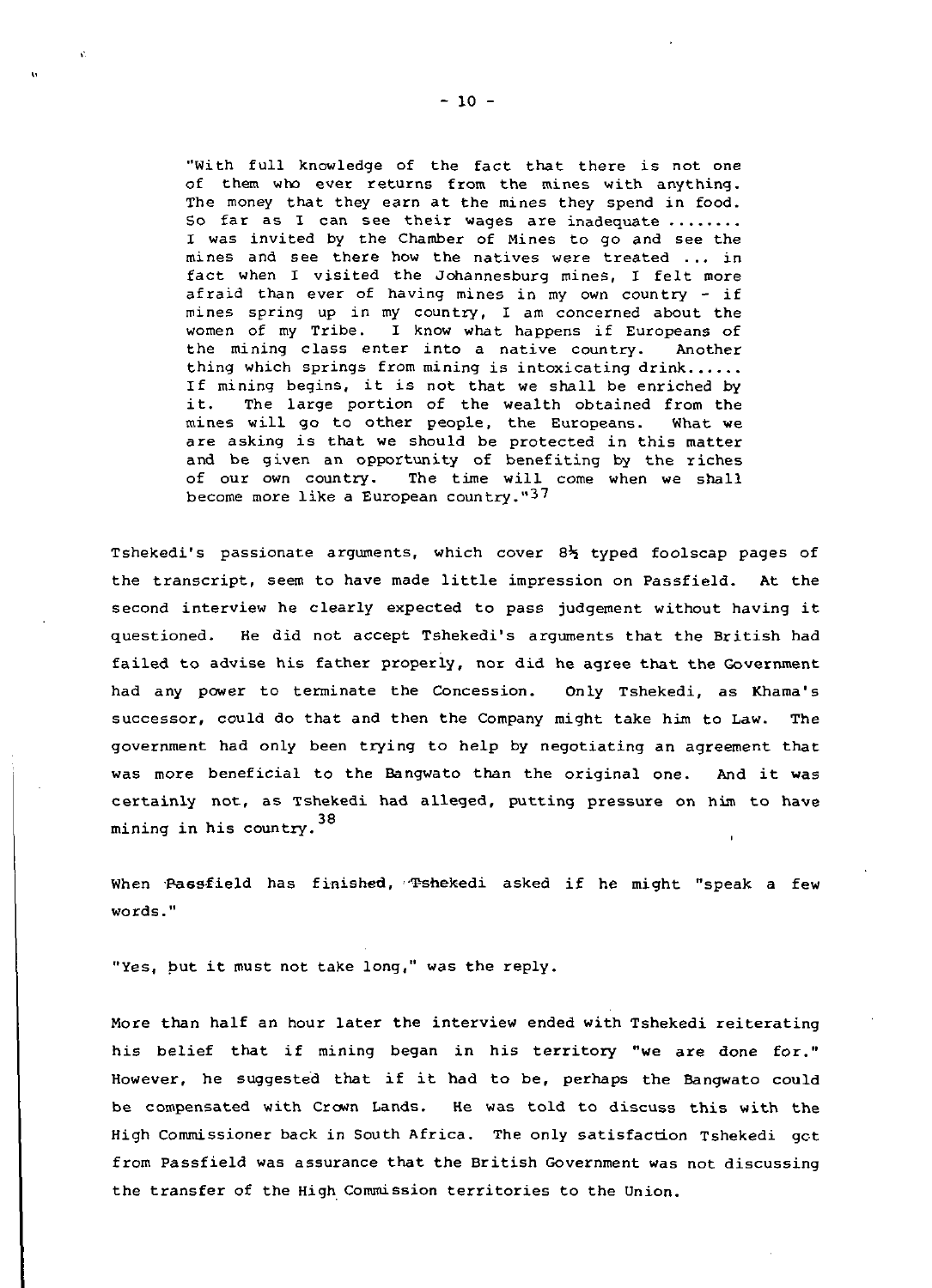The interview ended with Tshekedi refusing to travel back, on the date fixed by the Dominions Office. He would travel back in his own time, since he had many friends of his late father to see in Britain. Accordingly he spent the next month seeing a variety of people - missionaries, parliamentarians, journalists and humanitarians -- who were to serve him well in his later battles with the Administration.

#### IV CONCESSION AND COMPROMISE

While he was still in England Tshekedi wrote to Passfield with a new suggestion. Since the British Administration had been effectively able to cancel the Company's concession in those parts of Khama's territory that had been subsequently ceded to it, could they not make the same arrangement for the Bamangwato who would then pay back to the Company all the rents they had received less the value of the minerals extracted to date?<sup>39</sup> Soon after his arrival back in Cape Town on 12th May, he put this same suggestion to the High Commission and then asked Athlone to write to the Company to see whether they would agree to terminate the Concession this hasis 40 Meanwhile hask in Serowe a kontlat was being arranged on this basis. 40 on this basis. Meanwhile, back in Serowe a <u>kgotia</u>\* was being arranged to welcome him. Athlone expressed his hope that both the new Resident Commissioner, Charles Rey, and the Resident Magistrate at Serowe would attend it to make sure that Tshekedi explained to his people just what the Dominions Secretary had told him in London. Nettelton, the Resident Magistrate, advised strongly against this course on the grounds that their presence might be misunderstood and accentuate current feelings of distrust of the Administration.<sup>41</sup> On 26th May Tshekedi returned to his capital and, according to Nettelton, was "welcomed by the biggest meeting of the Bamangwato Tribe which has assembled in Serowe for a considerable number of years." 42

In the meantime Athlone approached the Company to see whether they would accept Tshekedi's proposal. On 8th August the Company, which had been prepared to revise the Concession further in favour of the Bangwato, replied that they were definitely not prepared to cancel it on the terms suggested by Tshekedi. The £3825 they had already paid the Bangwato was

- 11 -

Kgotla = the forum where justice was dispensed, administrative decisions were made, and public meetings were held. It was presided over by the Kgosi (chief) and until the 1950s was restricted in attendance to adult males.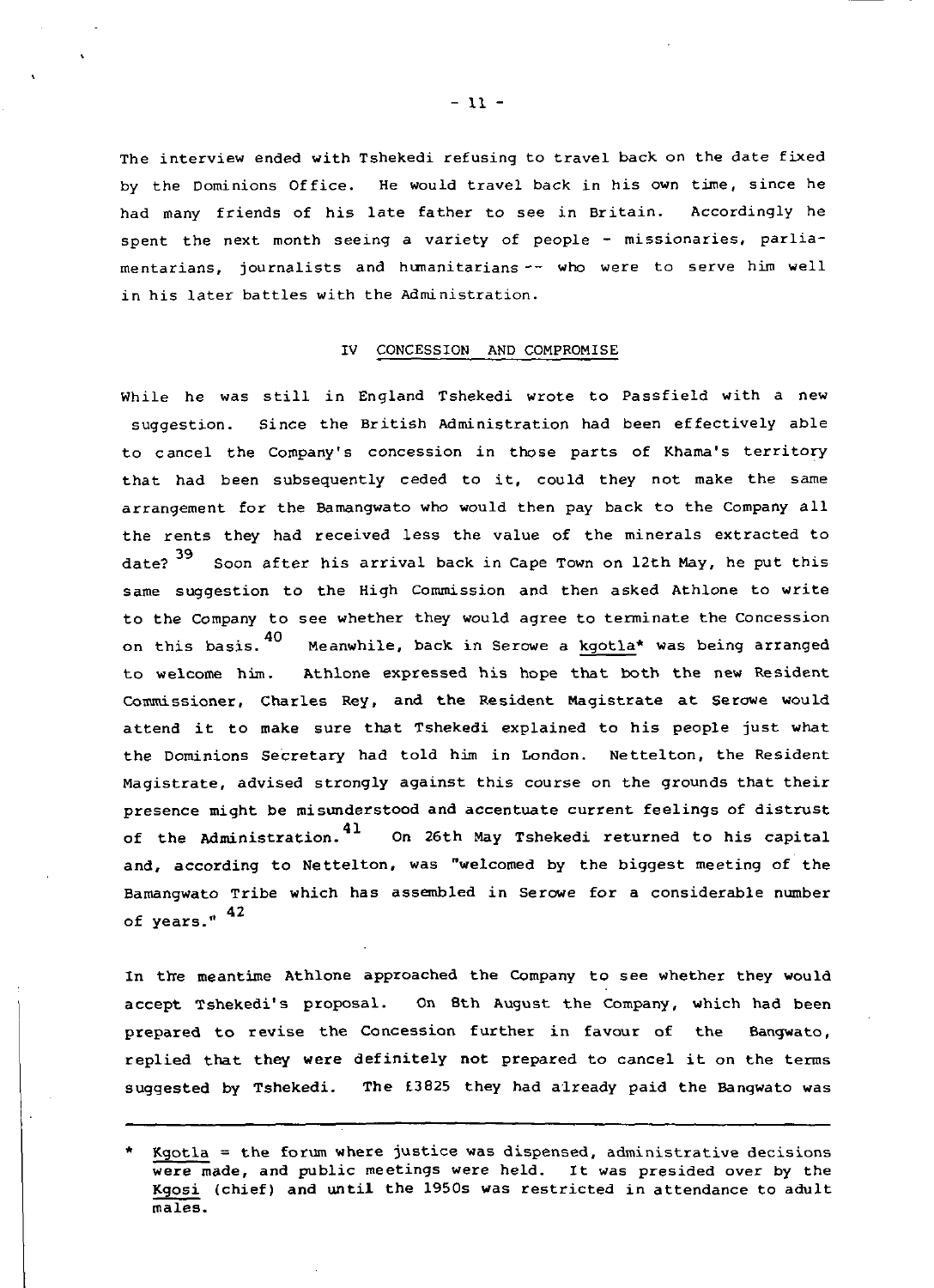"of relatively minor importance as compared with other disbursements incurred..." $43$ Even though the Chief had promised to give the Company first option on a new Concession, were he to agree to mining in his country, this was not acceptable to them. If he now cancelled the Concession they would contest the validity of his action in the courts.

Both Athlone and Rey were worried that if the matter were taken to law it would end up with an appeal to the Privy Council and that the Tribe would incur heavy costs that it would find difficult to meet without a levy on the Bangwato. Rey, who was convinced that Tshekedi had not in fact told the Tribe the full facts of the matter and that the majority were in fact in favour of mining but were too afraid to speak, eventually persuaded Tshekedi to hold a kgotla at which Rey himself would explain the situation. 44 At the kgotla held on 18th and 19th November, the Resident Commissioner went into great detail about the advantages mining could bring and the consequences for them if they embarked on what he later described as "the slippery slope of legal proceedings."<sup>45</sup> Nevertheless, only three young men spoke in favour of mining. Tshekedi himself ended the proceedings with "a lengthy speech directed not only against mining, but against practically all forms of European penetration, and, indeed, generally anti-European in tone," Rey reported to Athlone. The High Commissioner, who did not share Rey's conviction that the Bangwato were only opposed to mining because they feared to cross Tshekedi, replied that he thought Tshekedi's "opposition to European 'penetration' quite comprehensible," and "indeed I myself should be opposed to any European 46 'penetration' into native reserves of a permanent nature." Rey even went down the mines himself to check on conditions and assure himself that Tshekedi's fears were ungrounded. He came away thoroughly impressed by the treatment the miners received.  $^{47}$  but the visit was to be fruitless as far as dissuading Tshekedi from his chosen course of action was concerned.

Though Rey had reported to Athlone after the kgotla that Tshekedi and the Tribe had decided to give the Company notice, matters did not come to a head until 25th December when Tshekedi wrote to the Company cancelling the agreement with effect from the 31st December of the following year, and informing them that he would no longer accept payments of rent from

 $-12 -$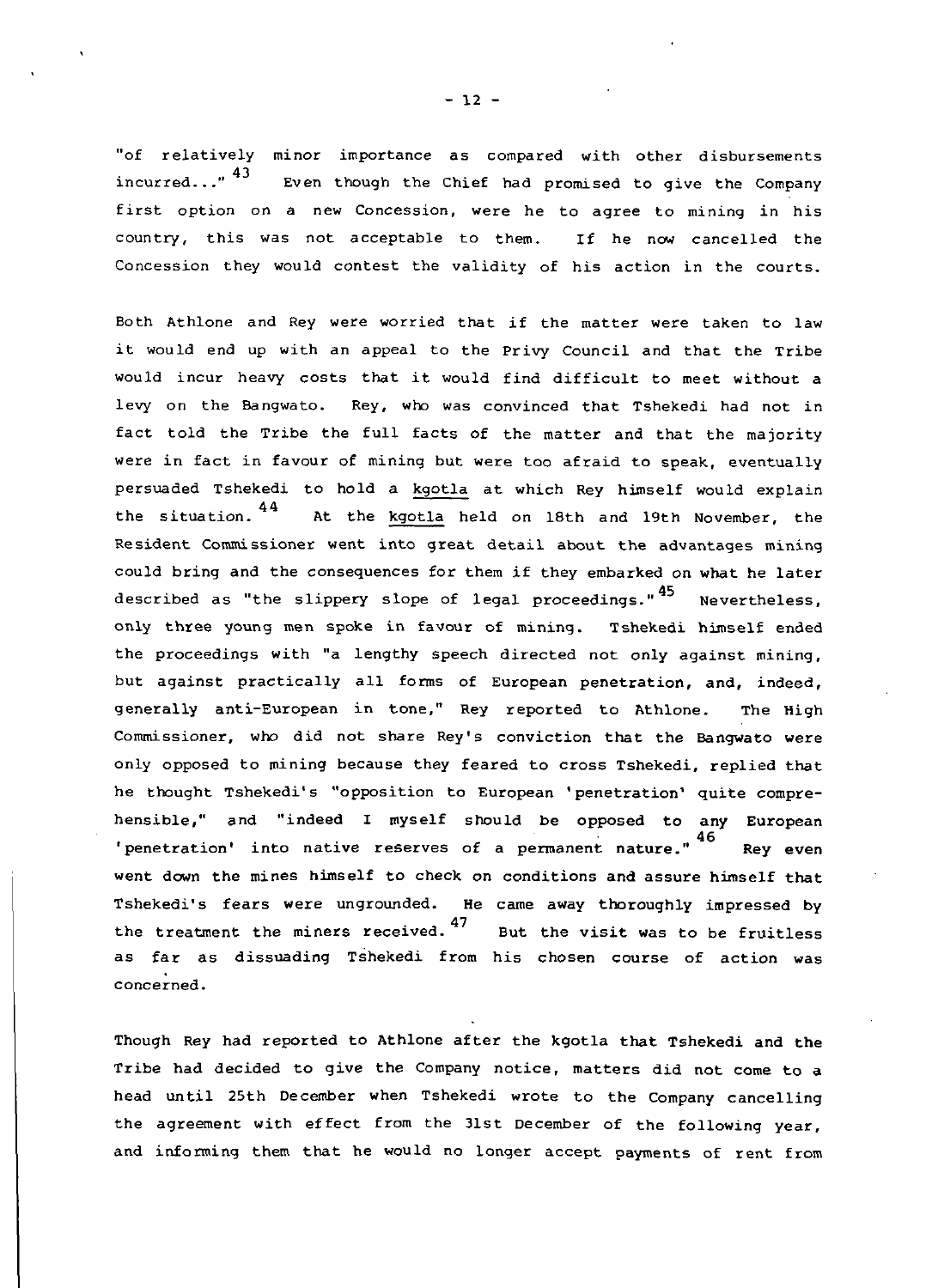48 them. The Company responded on 16th January, 1931, by denying Tshekedi's right to cancel the Concession and indicating that the question of the validity of the Concession would now have to be settled in court. Meanwhile 49 they would continue to pay rent. Each month their cheque for £25 arrived in Serowe on the due date; each month Tshekedi had it returned unpaid.

Both Tshekedi and the Company were in fact anxious to avoid a prolonged court case. The British Administration itself also wanted to avoid this eventuality and continued to do its best to arrange a compromise between the two parties. Nevertheless Tshekedi prepared himself for a legal battle and repeated an earlier request to the High Commissioner for copies of letters connected with the original Concession. Some of these could not be found; others involved a long search, and in one case the Acting High Commissioner saw fit to excise a paragraph referring to the Marquess of Ripon's despatch of 20th Deonber, 1892, for though it had been printed in a Parliamentary Paper "I deemed it expedient to avoid drawing Tshekedi's attention to the proposal put forward nearly 40 years ago, when entirely different conditions prevailed, that Government Officers should assist the Company to obtain concessions in the Bechuanaland Protectorate."<sup>50</sup>

At the end of April the solution to the problem was found in principle though in practice it took another eight months to achieve. Tshekedi reiterated his willingness to consider signing the new agreement if he were given Crown Lands that had once been Bamangwato territory in compensation.  $51$  The Government, still trying to play the role of impartial mediator, agreed to this provided that the Company would in turn compensate it for its loss.<sup>52</sup> Finally it was agreed that the Company should give the Administration lands that it owned in the southern part of the Protectorate in exchange for the land that would be ceded to Tshekedi in the North. The only problem was that Tshekedi drove a hard bargain asking for much more land than the Government thought reasonable.<sup>53</sup>

After much haggling Tshekedi, who had personally inspected much of the land the Tribe was to gain on horseback, signed the much-revised agreement on behalf of the Tribe in March, 1932. From Tshekedi's point of view it was as good a deal as he could have obtained in the circumstances. He was handsomely compensated with land, he gained access to the waters of the Limpopo; strict regulations were to be enforced in relation to the proximity of mining to Serowe and cattle posts, and Tshekedi would have

 $-13 -$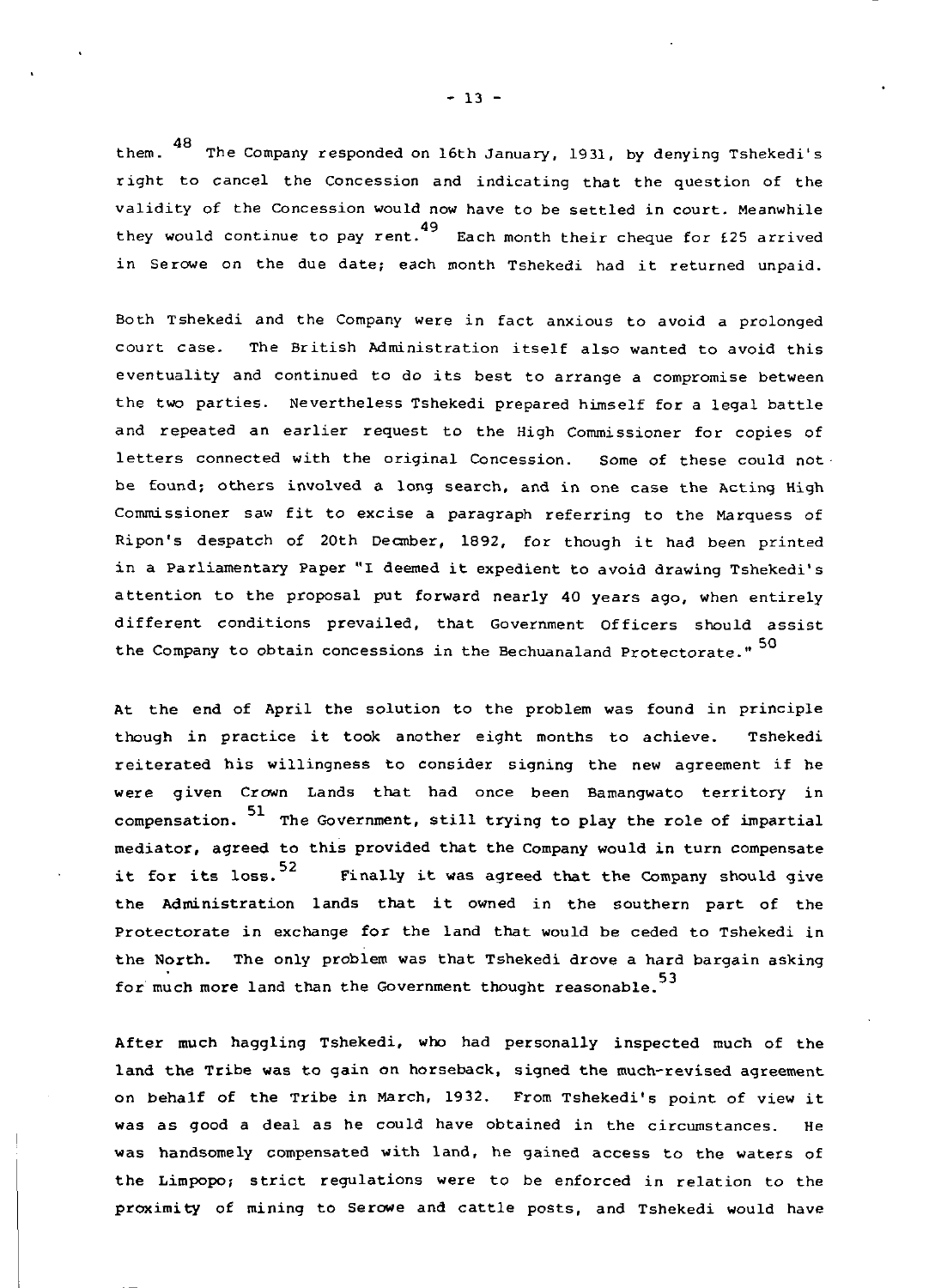a say in the importation of non-Bangwato labour; the lease would run for 25 years and the rent would be £.50 a month with a 10% share in profits.

For the administration and in particular Rey who saw mining as a means to developing the Reserve, this was what he habitually described as a triumph' in his diary. <sup>54</sup> But it was a hollow one for the Company found no deposits worth exploiting and abandoned prospecting in the Reserve two years later.

# V TSHEKEDI'S INITIATIVE

Tshekedi may in the end have been forced to accept mining in his territory against what seemed his better judgement. But he obtained for his people terms that were a considerable improvement on those he had been offered by the Administration three years before. In a review of Mary Benson's Tshekedi Khama published in The Spectator, Philip Mason asked why Tshekedi "was right to resist development by one mining company in the Twenties and sign agreement with another in the Fifties? He probably was, but these and other questions might usefully be discussed." <sup>55</sup> The key to the apparent conundrum lies in the fact that Tshekedi not only realised that mining would be inevitable, especially if the threatened incorporation into South Africa took place, but that he realised that it could bring benefits to his people if only it were carried out under his strict supervision with an appropriate share of the profits allocated to the Tribe.

This explains why much earlier than the Fifties Tshekedi was to be found once more involved in mineral negotiations.

Although the British South Africa Company abandoned the search for minerals in 1934, other companies and individuals showed interest in the possible wealth that might lie below the soil of Gammangwato. In 1938 for instance a Colonal Sir Llewellyn Anderson requested permission from the District Commissioner of Serowe as Mining Commissioner to prospect in Gammangwato "subject to Chief Tshekedi's consent." When this was not forthcoming he asked to know what grounds for the Chief's refusal: this, he was told by the District Commissioner "was not open to questions."<sup>57</sup> As it was the Chief was in the midst of negotiations for a Concession to a British Company Mineral Properties Investigations Ltd., a subsidiary

 $- 14 -$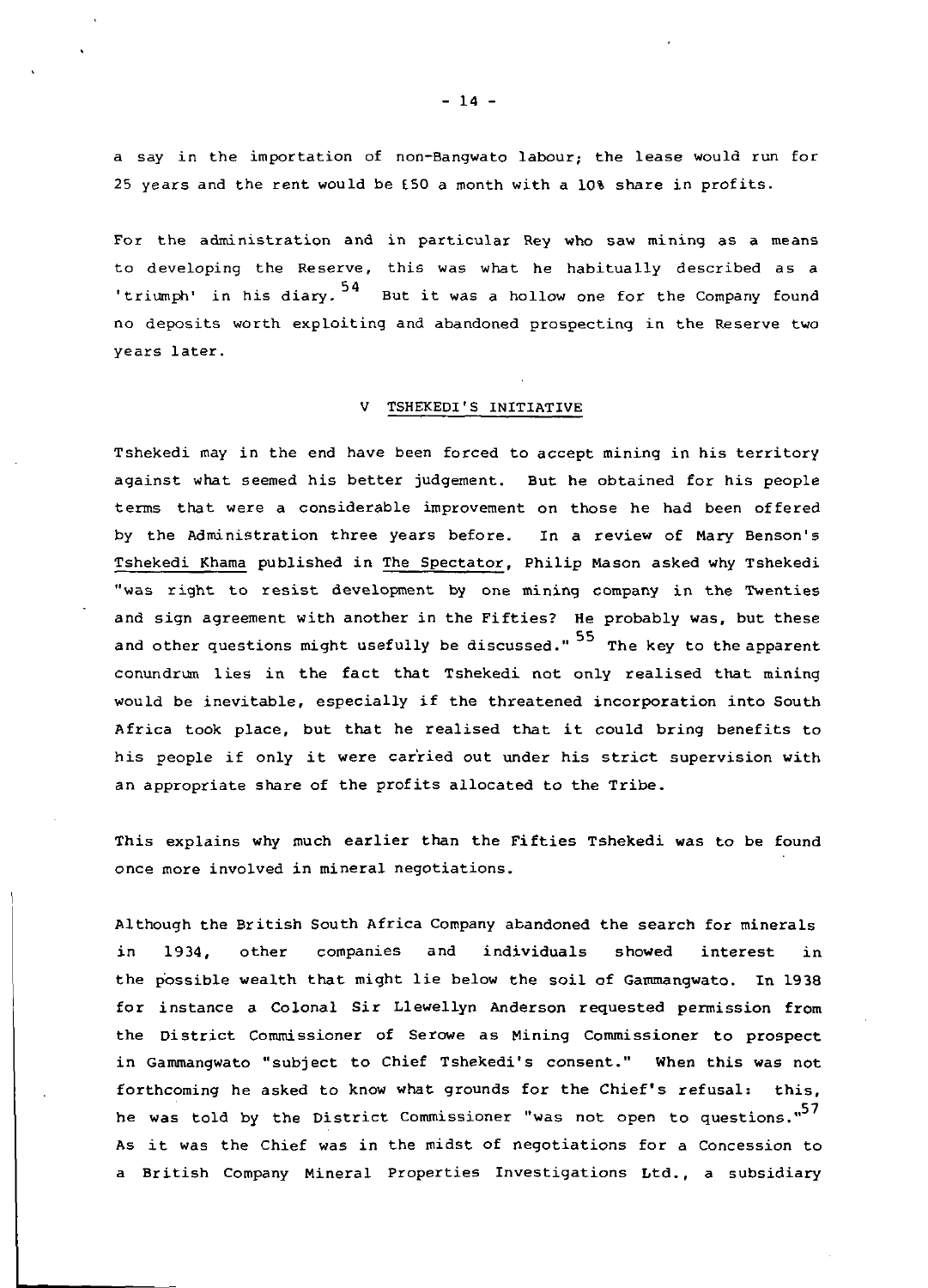of Rio Tinto Zinc, with whom he signed an agreement the following year. That Tshekedi himself initiated the negotiations and only referred them to the Administration when they were sufficiently advanced to require its sanction shows that he was not as irreconcilably hostile to mining as his earlier opposition to the BSA Concession might suggest. Indeed, he now proved impatient to get the Agreement signed as speedily as possible since events "both in and out of Europe" were "marching too rapidly .... that it is imperative for us to get British capital invested in our Territory without delay."<sup>58</sup> In his expressed preference for British capital lies the clue to his change of heart. As Arden-Clarke, the Resident Commissioner who succeeded Rey, wrote to the High Commissioner, Tshekedi had told him he realised that he and "the Tribe cannot stand out indefinitely against the development of the mineral resource of their country" and that in the eventuality of a transfer of the Bechuanaland Protectorate to the Union he would rather be covered by a mineral concession to guard against possible expropriation of the mineral rights of the Tribe, and he would prefer that this concession be with a British Company rather than a South African one which might be in a less strong position 59 to resist encroachment on its rights. The threat of incorporation was an ever present one during the Thirties and Tshekedi had been at the vanguard of opposition to it in the Bechuanaland Protectorate.<sup>60</sup>

As far as Tshekedi and the Tribe were concerned the terms he had negotiated with Mineral Properties Investigations Ltd. "were very satisfactory" and the concession "was a far better one than that which was concluded with the British South Africa Company in 1932".<sup>61</sup> The High Commissioner himself felt that the terms Tshekedi had negotiated were "favourable to the Tribe." <sup>62</sup>

Although the agreement was signed on 15th September 1939, and an advance paid to the Bangwato, it was to lead nowhere. The Company abandoned exploration less than a year later largely because, even if they were to find minerals in exploitable quantities, the exigencies of war would make it impossible to obtain the necessary mining equipment. The Company therefore gave notice that it was cancelling the agreement. After much haggling Tshekedi who remained in his own words, "always suspicious of anything

 $- 15 -$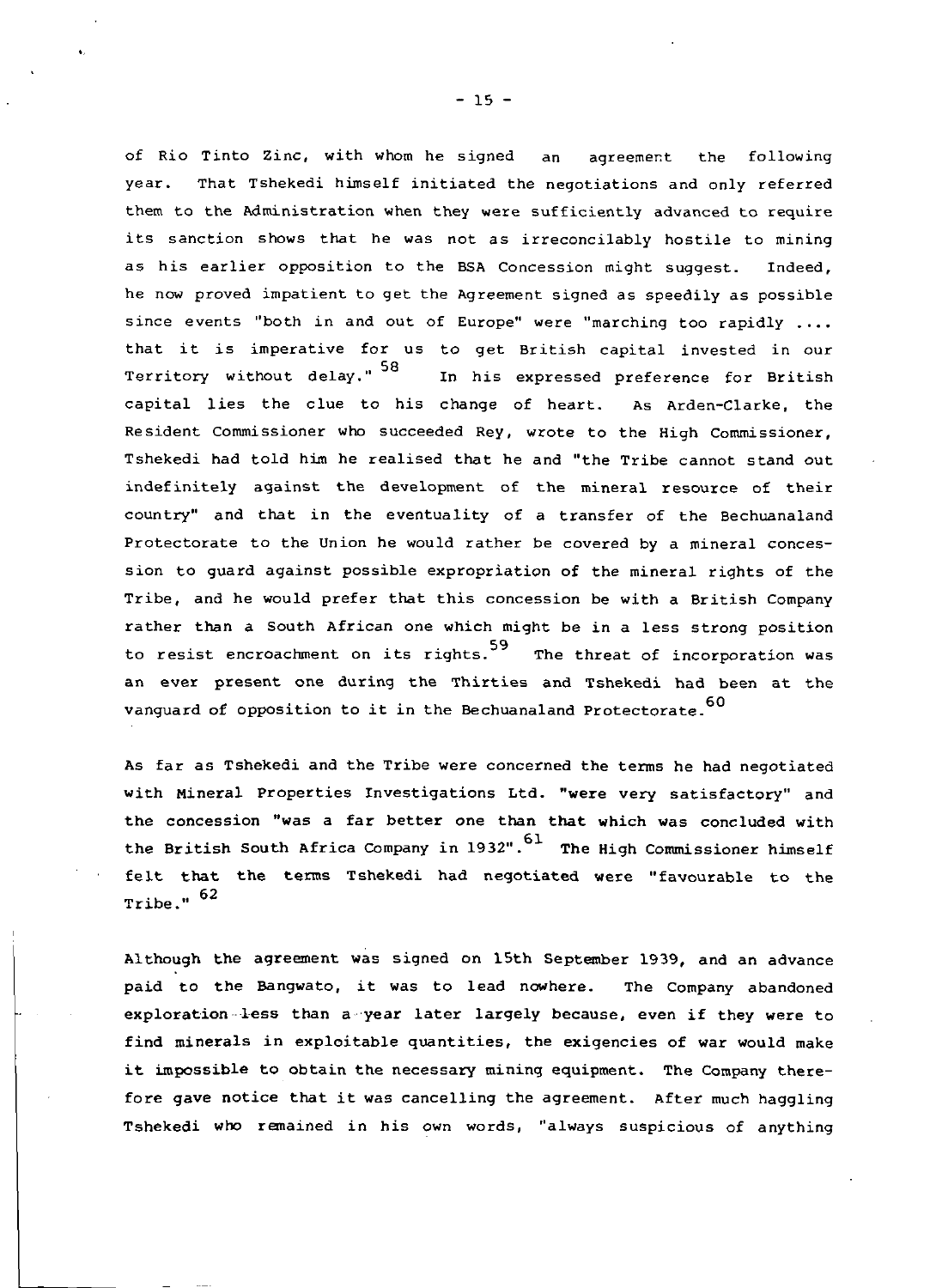pertaining to mining" 63 persuaded them merely to suspend the agreement until after the termination of the war. Nevertheless, once the war was over they abandoned it and Tshekedi began to look for alternatives.

By the time he was forced into exile in 1950 as a result of the crisis over the marriage of his nephew to an English women which led to the British excluding Seretse from the Bangwato chieftaincy, he had had no success. A hiatus then ensued, for though there were many applications to prospect in the Bangwato Reserve, because of political reasons and legal difficulties caused by the absence of a Chief it was not possible for the Administration to permit exploration for minerals.

Not until 1956 was the question of mining in Gammangwato raised again, this time by Tshekedi himself, at the time of his visit to London in July of that year when he helped secure the agreement of the British Government for the return to the Bechuanaland Protectorate of Seretse, with whom he was now fully reconciled. Whilst he was still negotiating with the Dominions Office over this, he approached Sir Ronald Prain through the intermediary Chairman of Minerals Separation Limited, John Buchanan, the brother of his lawyer, and asked his advice as to how his country's mineral reserves could be exploited in such a way that the Bangwato themselves would share in the profits that might be realised. Tshekedi was clearly impressed by the quality of Prain's advice for at the end of the meal he asked whether his Group would be interested in an agreement under which 64 they would search for minerals.

A little under three years later the agreement was signed. This time the delays did not come from haggling by Tshekedi but from a nervous British Administration  $65$  that wished to ensure that in approving the agreement it could not be subject to any criticism; since the marriage crisis the Bangwato had become a very sensitive area of colonial politics. The -agreement itself gave the Group a ten-year concession to carry out prospecting and, if this were successful, 15% of the gross profits of the resulting operations were to be paid to the Tribe. The real innovation came with the agreement that the Tribe would have 15% free participation in the equity of any company formed under the agreement and be able to nominate two directors to the Board.

 $-16 -$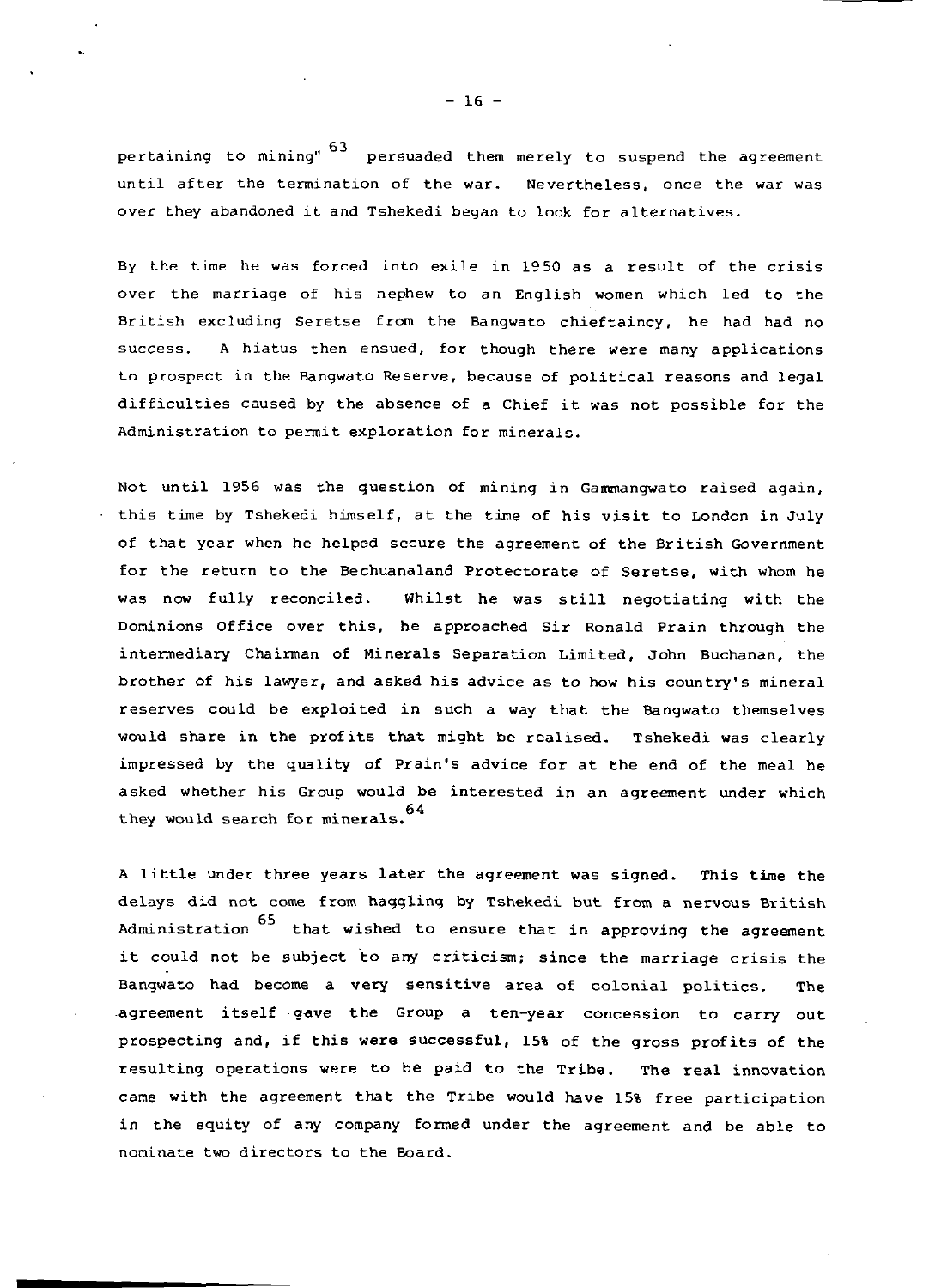Mining under this agreement did not finally take place until 1973-74 when the copper mine at Phikwe came into production. In the meantime diamonds had been discovered in the Bangwato territory at Orapa, and though the copper mine has never proved profitable because of the low world prices for copper, the proceeds of mining do not all go out of the country, as Tshekedi had feared they would when he led his opposition to mining in the early Thirties. Rather they have provided roads, health services and schools for a population that on the eve of independence had not one tarred road and only one secondary school. The underground riches have not been used exclusively for the Bangwato on whose land they were found but, on the insistence of Sir Seretse Khama when he became President of the Republic of Botswana, for the benefit of the country as a whole, which from being one of the poorest nations in the world at independence in 198 had the Xth highest per capita income in Africa. 66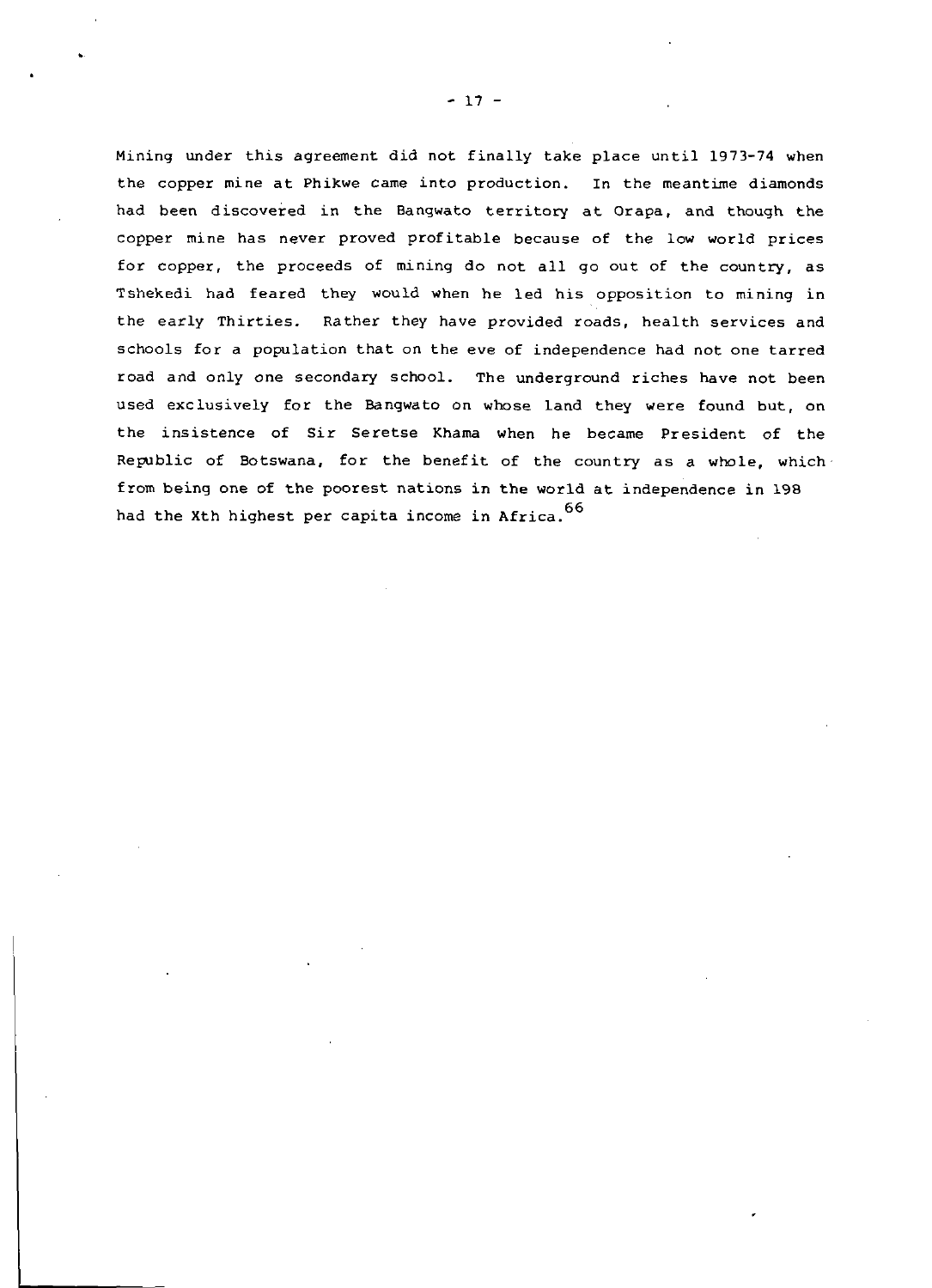#### NOTES

1. M. A. Oommen 'Botswana' in Africa South of the Sahara 1984-85, London, 1984, p. 236, citing an unnamed official of the United States Agency for International Development.

2.

- 3. Mineral exports accounted for 69% of the value of Botswana's exports by 1979 as compared with meat at only 20%. Jack Parson Botswana: Liberal Democracy and Labor Reserve in Southern Africa, Boulder, Colorado and London, 1984, p. 3-
- 4. Sir Ronald Lindsay Prain Reflections on an era: 50 years of mining in changing Africa, an autobiography. Worcester Park, 1981, p. 180.
- 5. B(otswana) N(ational) A (archives) D (istrict) C(ommissioner) S(erowe) 11/15. 'Tshekedi's visit to England in connection with Mining: B.SA Co. Concession' S.G.A. Shippard, Deputy Commissioner to Chief Khama, 30.4.1887. From documentation assembled by Chief Tshekedi Khama 'An outline of mining concessions in Khama's Territory' handed in to the Dominions Secretary 28.3.1930.
- 6. ibid.
- 7. BNA DCS 11/15. Khama to Shippard 30.5.1887., cited by Tshekedi from Blue Book C.5237, p. 30.
- 8. ibid Shippard to Khama, 4.11.1887.
- 9. ibid observation by Tshekedi.
- 10. ibid Khama to Messrs. Johnson and Heaney of Cape Northern Gold Fields Exploration Syndicate, 17.12.1887.
- 11. ibid High Commissioner to Administrator, Bechuanaland Protectorate, telegram of 5.4.1890.
- 12. Itadi Khama Northern Gold Fields Exploration Syndicate, 13.5.1890.
- 13. ibid Macgregor to Khama telegram 19.2.1923.
- 14. ibid Macgregor to Sekjoma II, 28.3.1923.
- 15. See Michael Crowder 'Tshekedi Khama and opposition to the British Administration in the Bechuanaland Protectorate', 1926-1936' Journal of African History, (in press). See also Mary Benson Tshekedi Khama, London, 1960 and also Harold H. Robertson 'From Protectorate to Republic: the Political History of Botswana', Ph.D. Thesis, Dalhousie University, 1978.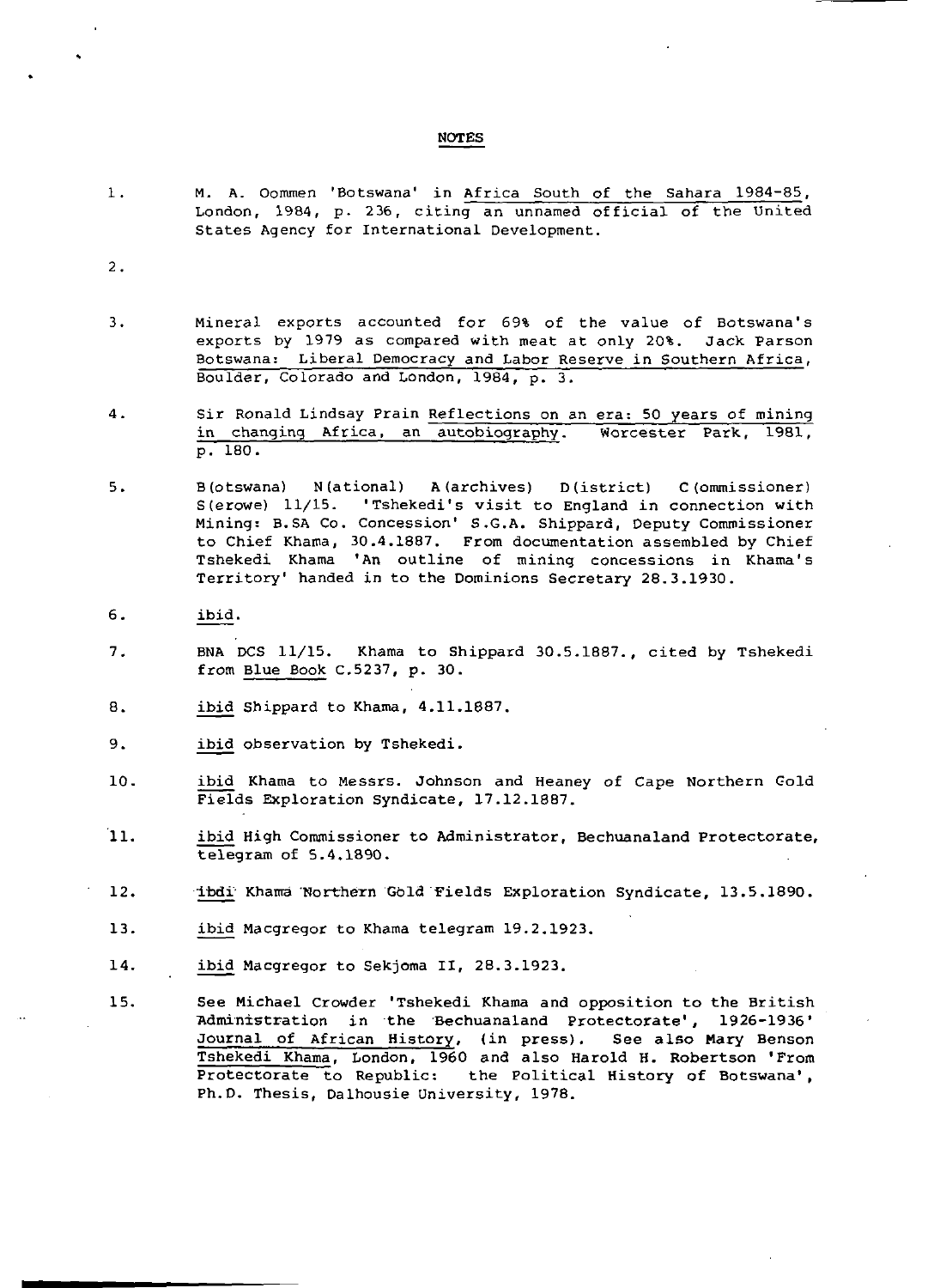- 16. BNA DCS 11/15 Tshekedi's own account of the interview: 'After continuing and finishing the events of the meeting held yesterday Chief Tshekedi was on the way to leave the room when the Imperial Secretary called him back, and in his hand the Imperial Secretary had a document which he explained was a copy of the 1893 concession with certain alterations in favour of the Bamangwato (Sic) Tribe embodied by the Government'.
- 17. BNA S.466/4 Notes by Captain the Hon. Bede Clifford, Imperial Secretary, on conversation with Rev. G. P. Ferguson.
- 18. ibid Clifford to Nettelton, Resident Magistrate, Serowe, 6th February, 1929, and Secretary of State to High Commissioner, 8th February, 1929 reporting on discussions with LMS in London concerning the transfer of Lewis. The High Commissioner, the Earl of Athlone, nevertheless wrote to Lewis after his transfer had been secured to express "my appreciation of the services you have rendered the Bamangwato during your Ministry there....."
- 19. Athlone to Amery 28th February, 1929, cited in Robertson 'From Protectorate to Republic' p. 54.
- 20. DCS 11/5 D. M. Buchanan to Imperial Secretary, 20.4.1929.
- 21. ibid Memorandum from Chief Tshekedi, Douglas Buchanan and Rev. Albert Jennings to Imperial Secretary, 24.4.1929.
- 22. ibid Buchanan to Imperial Secretary, 14th May, 1929.
- 2 3. DCS 10/18 'Mining in the Bechuanaland Protectorate' Nettelton to C. L. O'B Dutton, 18.4.1929.
- 24. DCS 11/5 Tshekedi to High Commissioner, 8th August, 1929.
- 25. Athlone to Passfield, 16th August, 1929, cited by Robertson 'From Protectorate to Republic' p.56.
- 26. DCS 11/5 Athlone to Tskekedi, 9th August, 1929. Athlone's agreement to forward Tshekedi's request was almost immediately followed up by a letter from the London Missionary Society's Foreign Secretary to the Under Secretary of State at the Dominions Office to "request the Secretary of State to grant the interview. S.O.A.S. Council of World Mission Archives Africa Odds I: F. H. Hawkins to Dominions Office, 12th August, 1929.
- 27. BNA S46/18 Chief Tshekedi. Attitude towards Administration. Imperial Secretary to Lt. Col. R. M. Daniel, Resident Commissioner, 5th November, 1929.
- 2&' ibid Daniel to Clifford, 7th December, 1929.
- 29. Correspondence (1930-1931) relating to the Territories Administered by the High Commissioner for South Africa 1: Mineral Concessions and Mining Proclamations in the Bechuanaland Protectorate (D. 14944/29) 10141/20 Travers Buxton and John H. Harris of Anti-Slavery and Aborigines Protection Society to Dominions Office, 19th February, 1930 encl. Memorandum of 20-21 January, 1930, by Tshekedi Khama, pp. 7-8.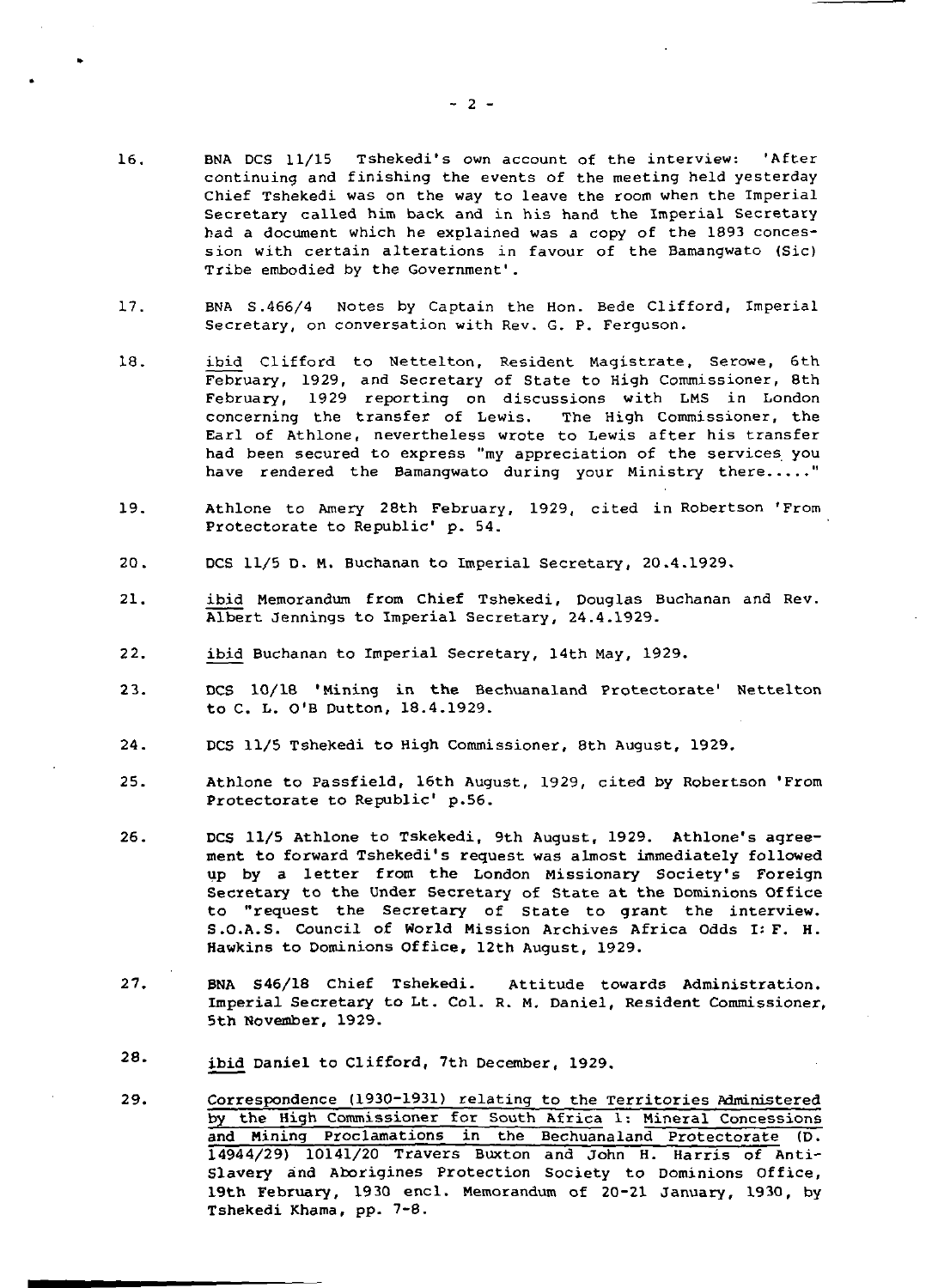- 30. ibid 10141/2 7 encl. in Despatch No. 16 to Dominions Office by High Commissioner of 7th February, 1930, Tshekedi Khama to Athlone, 24th January, 1930.
- 31. BNA DCS 10/18 'Interview between Chief Tshekedi Khama and the High Commissioner, 24th January, 1930'. As recorded by Tshekedi Khama.
- 32. ibid
- 33. Cited by Robertson 'From Protectorate to Republic' , p. 61.
- 34. DCS 11/15 Tshekedi to Athlone, 29th January, 1930.
- 35. The documentation which Tshekedi collected together and on which he based his arguments is contained in DCS 11/15 and comprises sixty-four typed foolscap pages.
- 36. BNA S. 63/9 'Transcripts of Tshekedi Khama's interviews with Lord Passfield, Dominions Secretary, London, March and April, 1930.• Interview of 27th March.
- 37. ibid
- 38. ibid Interview of 1st April, 1930.
- 39. Correspondence relating to the Territories Administered by the High Commissioner for South Africa 10141/58 Tshekedi Khama to Passfield, London, 10th April, 1930, p. 45.
- 40. ibid 10141/72 encl. No. 2. Tshekedi Khama to the Assistant Imperial Secretary, 13th May, 1930, and to Athlone, 19th May, 19 30. encl. No. 3.
- 41. BNA S 63/11 'Minerals-Ngwato Reserve. Interviews between S. of S. and Tshekedi, London' Nettelton, telegram to Resident Commissioner, 5th May, 1930.
- 42. BNA DCS 10/10 'Tshekedi's visit to England in connection with Mining: BSA Co. Concession.' Nettelton, Resident Magistrate, Serowe, to Government Secretary, 26.5.1930.
- 43. Correspondence relating to the Territories Administered by the High Commissioner for South Africa, 10141/82, C. N. Maude, Assistant Secretary, BSA Co. to High Commissioner, 8th August, 1930.
- 44. s. 175/11 'Tshekedi, Chief. Interview with Resident Commissioner, 27th and 28th October, 1930'. 'Note of Interview,'p. 3. Rey, incidentally, was fully aware of the concern felt not only by Tshekedi but also British liberals about the mining concession since he had been sent relevant correspondence by Lord Buxton, former High Commissioner to South Africa, soon after he arrived in the Protectorate. Rhodes House Library. Mss. Brit. Emp. S.384 Box 5/1, Sir. Charles Rey. Buxton to Rey 30.7.1929.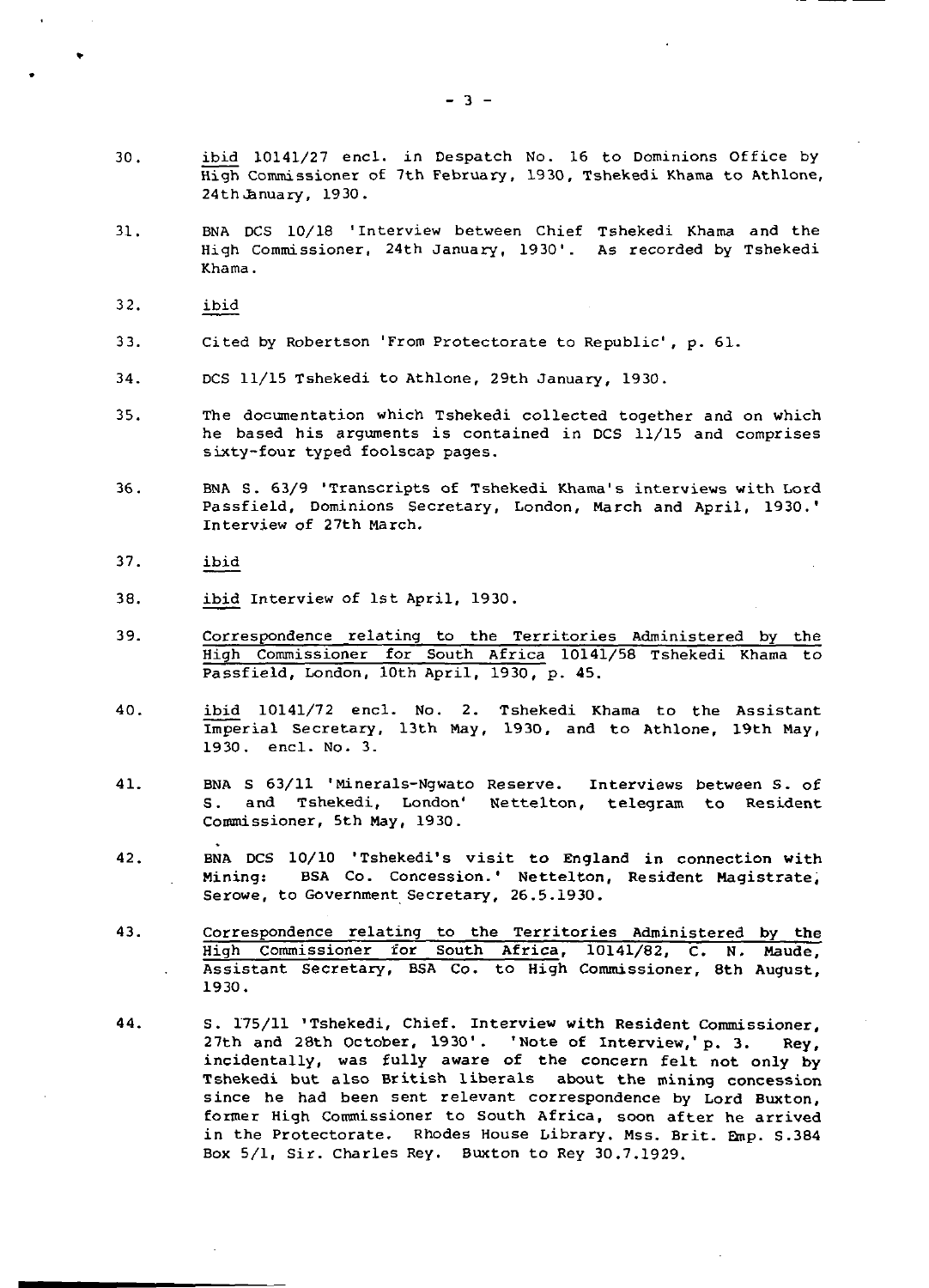- 45. Correspondence... 20285/2 Encl. 1 to Despatch No. 54 from High Commissioner to Secretary State, Rey, Resident Commissioner, to Athlone, 24th November, 1930.
- 46. ibid Encl. 2. Athlone to Rey. 26th November, 1930.
- 47. Sir Charles Rey Monarch of all I Survey: Bechuanaland Diaries, 1929-1937, Botswana Society, Natinal Museum, Gaborone. (These are being prepared for publication by Neil Parsons and Michael Crowder) . Entry for 28th November, 1930. "Just think of it regular work, good wages, promotion for the smarter man to be boss boy, as much excellent food as he can eat, medical and hospital attendance, clean sleeping cubicles, bathing and lavatory arrangements of the most up to date character - arrangements for his wages to be banked and sent home if he likes - etc. etc. what more could be wished for? And yet these damned missionaries are doing their best to stop my introducing mining into the B.P. where the people are verminous, half-starved and where most of them, probably ninety per cent, suffer from venereal disease."
- 48. BNA DCS 10/10 Tshekedi Khama to British South Africa Company, London. 25.12.1930.
- 49. Correspondence... 20285/7 Encl. 1 in Despatch No. 57 from High Commissioner to Secretary of State, Sir Drummond Chaplin to Tshekedi Khama, 16th January, 1931.
- 50. ibid 20285/9. As. High Commissioner to Secretary of State.
- 51. ibid 20285/11 Telegram from High Commissioner to Secretary of State 28th April, 1931, reporting that in an interview with the Resident Commissioner Rev. Jennings had reported "that he throught that the Chief would accept the revised Agreement if certain lands which his Tribe occupied in Crown Land north of the Botletle, and which are at present being grazed by their cattle, could be surrendered to them in the event of mining taking place in that part of the Reserve lying between Shashi and Macloutsie River."
- 52. ibid 20285/11 Telegram to High Commissioner for Secretary of State 12th May, 1931.
- 53. BNA DCS 10/10 High Commissioner to Dominions Secretary, 16th September, 1931.
- 54. Rey diaries. Entry for 28th March, 1932. Rey's entry recording the end of the long wrangle was curiously muted: a mere bracketed comment, 'By the way I forgot to mention that Tshekedi had signed the Agreement for mining with the Chartered Company on Tuesday and I had told Oppenheimer so - he was fearfully excited and I think that things will now move'. Entry for 22nd March. But his next entry is more characteristic, giving himself full credit for pushing the Agreement through. Entry for 28th March, 1932.
- 55. Philip Mason review of Mary Benson Tshekedi Khama, The Spectator 30th December 1960.